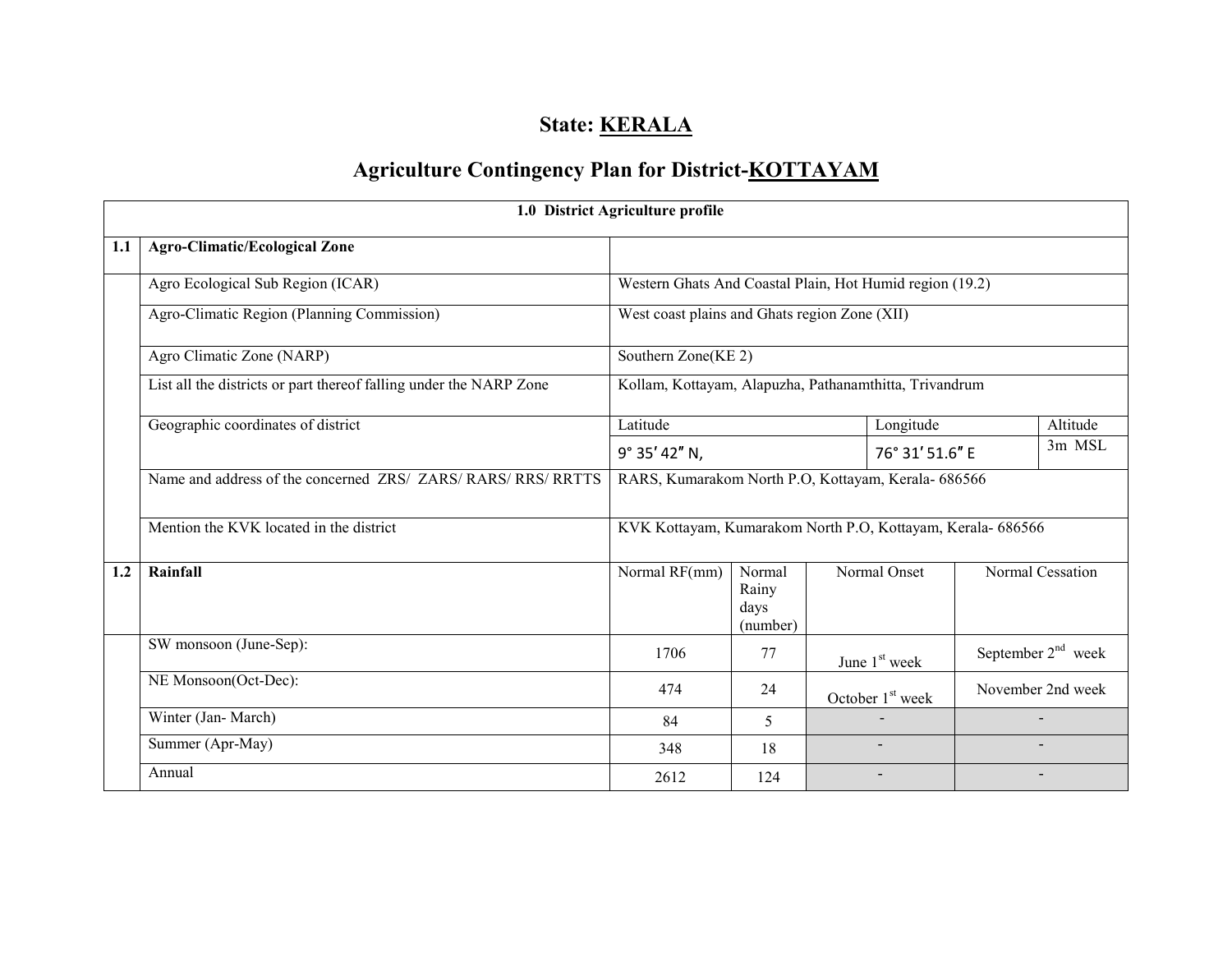| 1.3 | Land use<br>pattern of the<br><b>district</b> (latest | Geographical<br>area | Forest<br>area | Land under<br>non-<br>agricultural use | Permanent<br>pastures | Cultivable<br>wasteland | Land under<br>Misc. tree<br>crops and | Barren and<br>uncultivable<br>land | Current<br>fallows | Other<br>fallows |
|-----|-------------------------------------------------------|----------------------|----------------|----------------------------------------|-----------------------|-------------------------|---------------------------------------|------------------------------------|--------------------|------------------|
|     | statistics)<br>Area (Lakh ha)                         | 220.4                | 8.1            | 23.2                                   |                       | 5.3                     | groves<br>0.1                         | 1.0                                | 3.0                | 2.8              |

Source: Farm Guide 2011

| 1.4 | Major Soils (common names like shallow<br>red soils etc.,) | Area ('000 ha) | Percent (%) of total |
|-----|------------------------------------------------------------|----------------|----------------------|
|     | 1. Clay Loam soils                                         | 33.7           | 15.3                 |
|     | 2. Alluvial soils                                          | 44.0           | 20.0                 |
|     | 3. Laterite soils                                          | 69.9           | 31.7                 |
|     | 4. Gravelly Clay soils                                     | 56.0           | 25.4                 |
|     | 5. Gravelly Loam soils                                     | 10.1           | 4.6                  |
|     | Others (specify): Forest Soil                              | 4.8            | 2.2                  |
| 1.5 | <b>Agricultural land use</b>                               | Area ('000 ha) | Cropping intensity % |
|     | Net sown area                                              | 168.8          | 130.13               |
|     | Area sown more than once                                   | 50.8           |                      |
|     | Gross cropped area                                         | 219.6          |                      |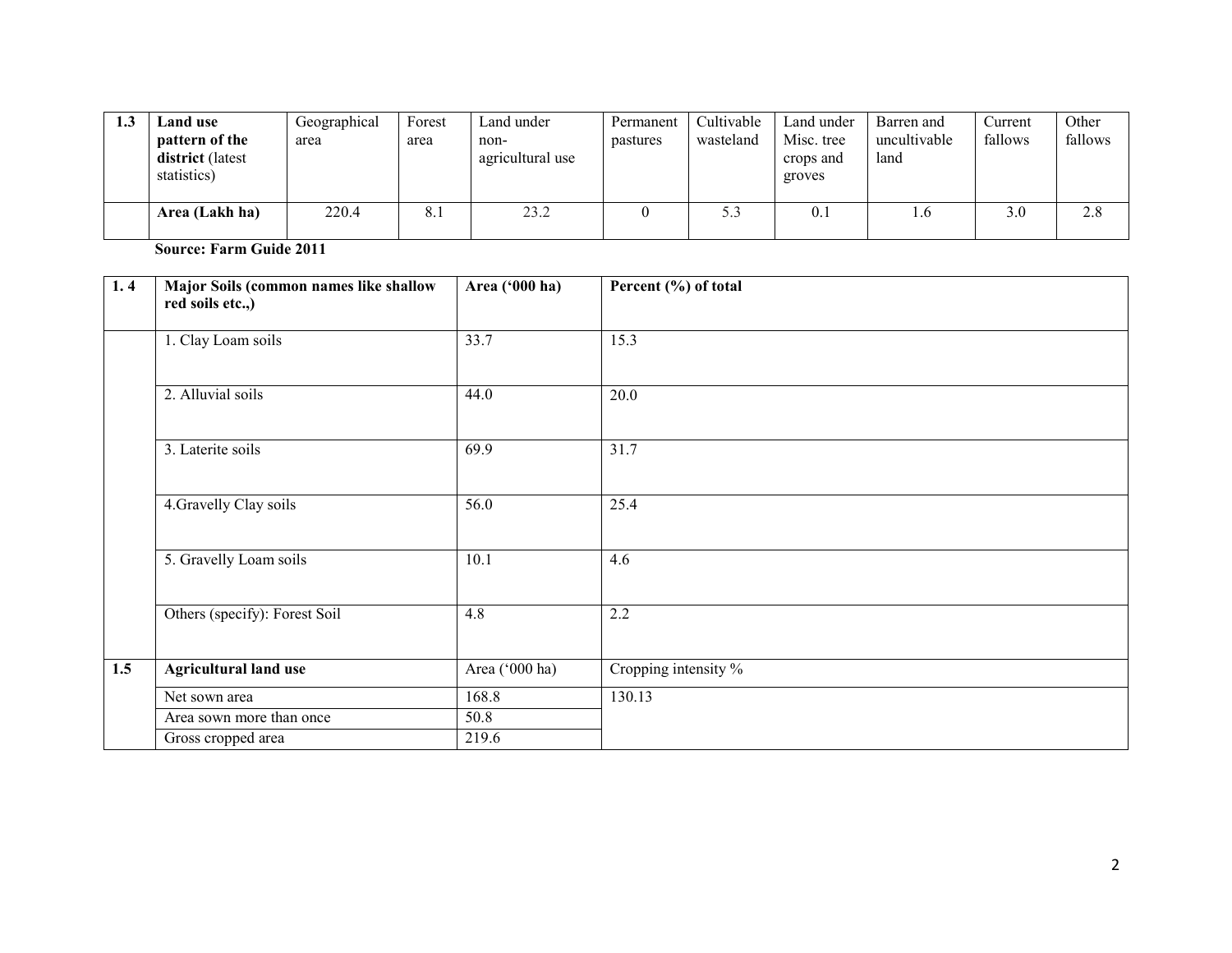| $\overline{1.6}$ | <b>Irrigation</b>                                                                                   | Area ('000 ha)            |                          |                                    |  |  |
|------------------|-----------------------------------------------------------------------------------------------------|---------------------------|--------------------------|------------------------------------|--|--|
|                  | Net irrigated area                                                                                  | 14.62                     |                          |                                    |  |  |
|                  | Gross irrigated area                                                                                | 18.83                     |                          |                                    |  |  |
|                  | Rainfed area                                                                                        | 200.83                    |                          |                                    |  |  |
|                  | <b>Sources of Irrigation</b>                                                                        | Number                    | Area ('000 ha)           | Percentage of total irrigated area |  |  |
|                  | Canals                                                                                              |                           | 0.003                    | 0.02                               |  |  |
|                  | Tanks                                                                                               |                           | 0.13                     | 0.90                               |  |  |
|                  | Open wells                                                                                          |                           | 1.21                     | 8.28                               |  |  |
|                  | Bore wells                                                                                          |                           | 0.009                    | 0.061                              |  |  |
|                  | Lift irrigation                                                                                     |                           | $\overline{\phantom{a}}$ |                                    |  |  |
|                  | Micro-irrigation                                                                                    |                           | 14.09 (minor irrigation) | 9.6                                |  |  |
|                  | Other sources                                                                                       |                           | 11.85                    | 81.08                              |  |  |
|                  | <b>Total Irrigated Area</b>                                                                         |                           | 14.6                     |                                    |  |  |
|                  | Pump sets                                                                                           |                           |                          |                                    |  |  |
|                  | No. of Tractors                                                                                     |                           |                          |                                    |  |  |
|                  | Groundwater availability and use* (Data<br>source: State/Central Ground water<br>Department /Board) | No. of blocks/<br>Tehsils | $(\%)$ area              |                                    |  |  |
|                  | Over exploited                                                                                      | $\overline{NA}$           |                          |                                    |  |  |
|                  | Critical                                                                                            | NA                        |                          |                                    |  |  |
|                  | Semi-critical                                                                                       | NA                        |                          |                                    |  |  |
|                  | Safe                                                                                                | NA                        | 100                      |                                    |  |  |
|                  | Wastewater availability and use                                                                     |                           |                          |                                    |  |  |
|                  | Ground water quality                                                                                | Good                      |                          |                                    |  |  |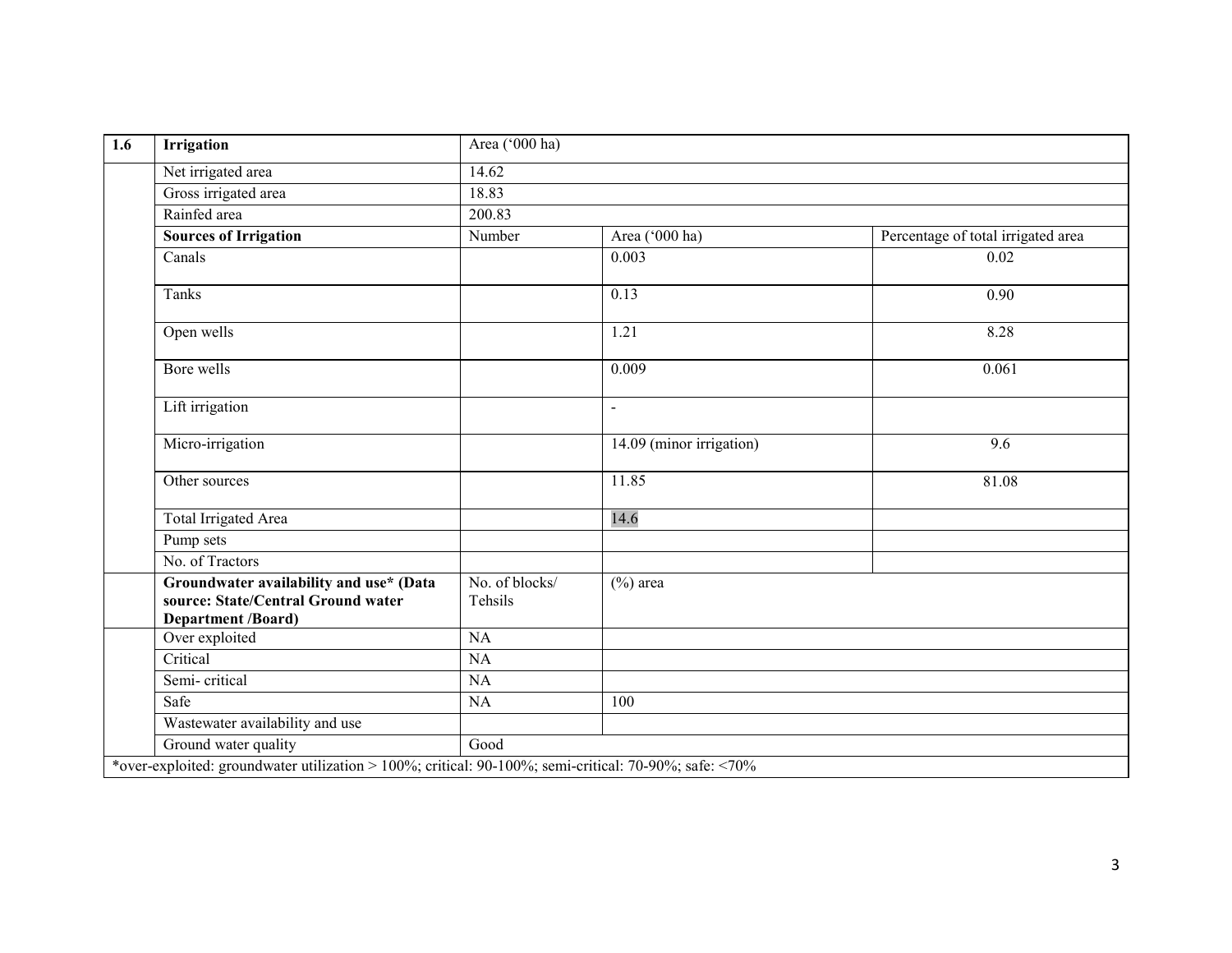#### 1.7Area under major field crops & horticulture etc. (2008-09)

| 1.7 | <b>Major Field Crops cultivated</b> |                  | Area (000ha)   |                  |                |           |          |  |  |  |
|-----|-------------------------------------|------------------|----------------|------------------|----------------|-----------|----------|--|--|--|
|     |                                     |                  | Kharif ha      |                  | Rabi ha        | Summer ha | Total ha |  |  |  |
|     |                                     | <b>Irrigated</b> | <b>Rainfed</b> | <b>Irrigated</b> | <b>Rainfed</b> |           |          |  |  |  |
|     | Paddy                               | 3.327            | 0.004          | 2.279            |                | 5.341     | 10.951   |  |  |  |
|     | Tuber crops                         |                  |                |                  |                |           | 1.848    |  |  |  |
|     | Tapioca                             |                  | 0.686          |                  | 3.037          | 2.549     | 6.272    |  |  |  |
|     | Pulses                              |                  |                |                  |                | 0.056     | 0.056    |  |  |  |

| <b>Horticulture crops - Fruits</b>  | Total area ha |
|-------------------------------------|---------------|
| Banana                              | 6.650         |
| Jack fruit                          | 4.196         |
| Mango                               | 2.849         |
| Pineapple                           | 1.689         |
| Horticultural crops - Vegetables    | Total area ha |
| Drumstick                           | 0.529         |
| Amaranthus                          | 0.094         |
| Cucurbits                           | 0.912         |
| Ladies finger                       | 0.0051        |
| <b>Brinjal</b>                      | 0.112         |
| Chillies                            | 0.092         |
| Other Vegetables                    | 0.606         |
| <b>Medicinal and Aromatic crops</b> | Total area ha |
| <b>Spices</b>                       |               |
| Pepper                              | 9.573         |
| Ginger                              | 0.193         |
| Cardamom                            | 0.2           |
| Nutmeg                              | 1.236         |
| Turmeric                            | 169           |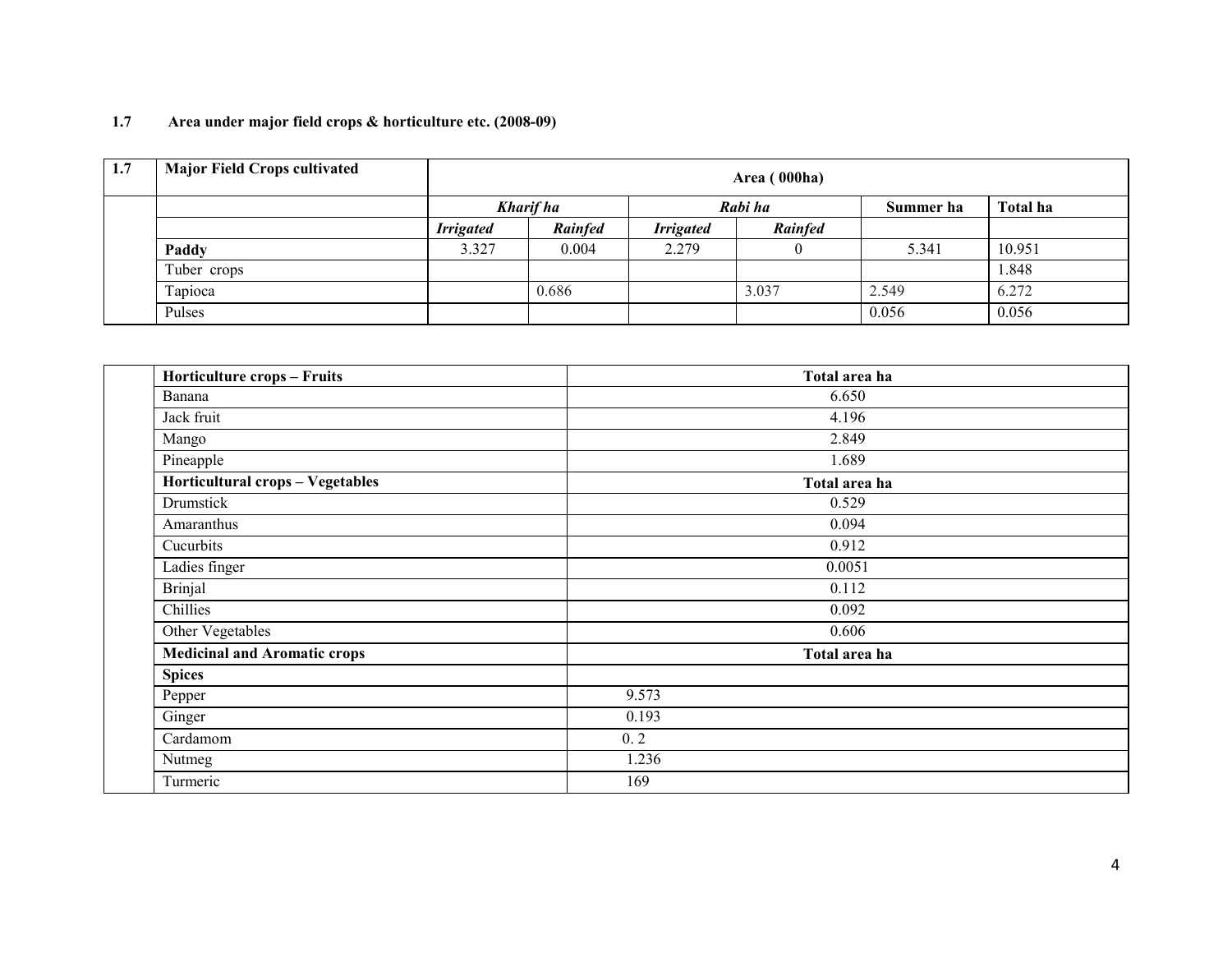| <b>Plantation crops</b> | Total area ha |  |
|-------------------------|---------------|--|
| Rubber                  | 112.59        |  |
| Coconut                 | 34.881        |  |
| Cocoa                   | 1.339         |  |
| Tea                     | 1.963         |  |
|                         |               |  |
| <b>Fodder crops</b>     | Total area ha |  |
| Fodder                  | 0.213         |  |
| Total fodder crop area  |               |  |
| <b>Grazing land</b>     |               |  |
| Sericulture etc         |               |  |
| <b>Others (Specify)</b> |               |  |

Source: Farm Guide 2011, Kerala State

| 1.8 | Livestock                                      | <b>Male</b> ('000) | Female ('000)             | <b>Total ('000)</b> |  |
|-----|------------------------------------------------|--------------------|---------------------------|---------------------|--|
|     |                                                |                    |                           |                     |  |
|     | Non descriptive Cattle (local low yielding)    | 0.299              | 5.5                       | 5.8                 |  |
|     | Crossbred cattle                               | 7.839              | 124.6                     | 132.2               |  |
|     | Non descriptive Buffaloes (local low yielding) |                    |                           |                     |  |
|     | <b>Graded Buffaloes</b>                        |                    |                           | 2.2                 |  |
|     | Goat                                           |                    |                           | 129.0               |  |
|     | Sheep                                          |                    |                           | 0.07                |  |
|     | Others (Camel, Pig, Yak etc.)                  |                    |                           | 7.95                |  |
|     | Commercial dairy farms (Number)                |                    |                           |                     |  |
| 1.9 | Poultry                                        | No. of farms       | Total No. of birds ('000) |                     |  |
|     | Commercial                                     | 303                | 541.0                     |                     |  |
|     | Backyard                                       |                    | 617.3                     |                     |  |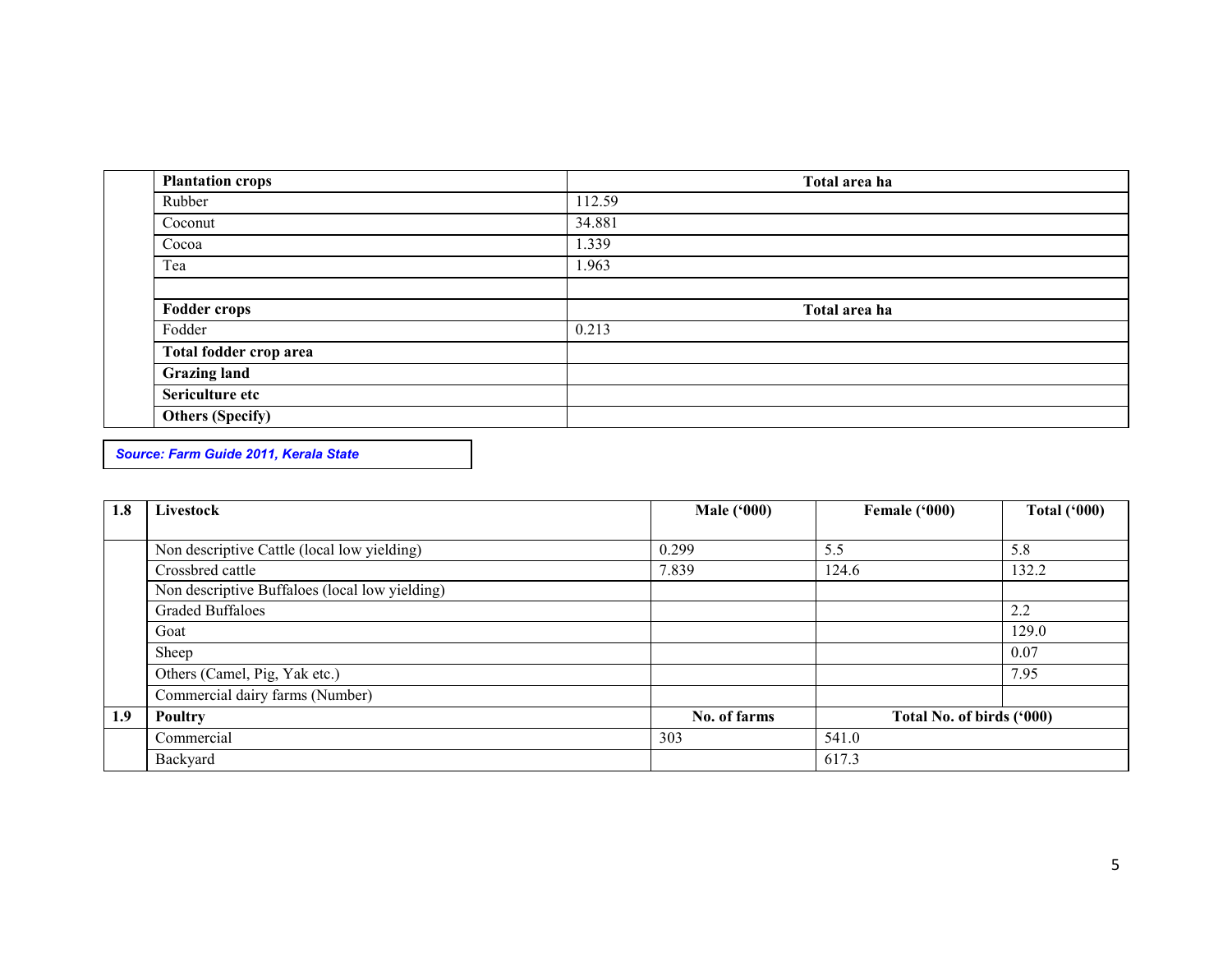| A. Capture                                                  |                  |                                        |                        |                        |                                                  |                                                                   |                             |  |  |  |
|-------------------------------------------------------------|------------------|----------------------------------------|------------------------|------------------------|--------------------------------------------------|-------------------------------------------------------------------|-----------------------------|--|--|--|
| i) Marine (Data Source: Fisheries Department)<br>NIL        | No. of fishermen |                                        | <b>Boats</b>           |                        |                                                  | <b>Nets</b>                                                       | <b>Storage</b><br>facilitie |  |  |  |
| ii) Inland (Data Source: Fisheries Department)              |                  | Mechanized                             |                        | Non-<br>mechanize<br>d | Mechanize<br>d (Trawl<br>nets, Gill<br>nets)     | Non-<br>mechanize<br>d (Shore<br>Seines,<br>Stake &<br>trap nets) | s (Ice<br>plants<br>etc.)   |  |  |  |
|                                                             |                  |                                        |                        |                        |                                                  |                                                                   |                             |  |  |  |
|                                                             |                  | No. Farmer owned ponds                 |                        |                        | <b>No. of Reservoirs</b><br>No. of village tanks |                                                                   |                             |  |  |  |
|                                                             |                  | 1641                                   |                        |                        | 6                                                |                                                                   | 226                         |  |  |  |
| <b>B.</b> Culture                                           |                  |                                        |                        |                        |                                                  |                                                                   |                             |  |  |  |
|                                                             |                  |                                        | Water Spread Area (ha) |                        | Yield (t/ha)                                     | Production<br>$(900 \text{ tons})$                                |                             |  |  |  |
| i) Brackish water (Data Source: MPEDA/Fisheries Department) |                  | 2525 (total area under<br>aquaculture) |                        |                        |                                                  |                                                                   |                             |  |  |  |
| ii) Fresh water (Data Source: Fisheries Department)         |                  |                                        |                        |                        |                                                  |                                                                   |                             |  |  |  |

**1.11** Production and Productivity of major crops (Average of last 5 years: 2004, 05, 06, 07, 08)

| Name                                                              | <b>Kharif</b> |              | Rabi       |              | Summer     |              | <b>Total</b>          |             | Crop                     |
|-------------------------------------------------------------------|---------------|--------------|------------|--------------|------------|--------------|-----------------------|-------------|--------------------------|
| of crop                                                           | Production    | Productivity | Production | Productivity | Production | Productivity | Production<br>(000 t) | Productivit | residue<br>as            |
|                                                                   | (000 t)       | (kg/ha)      | (000 t)    | (kg/ha)      | (000 t)    | (kg/ha)      |                       | y (kg/ha)   | fodder<br>(°000)<br>tons |
| Major Field crops (Crops to be identified based on total acreage) |               |              |            |              |            |              |                       |             |                          |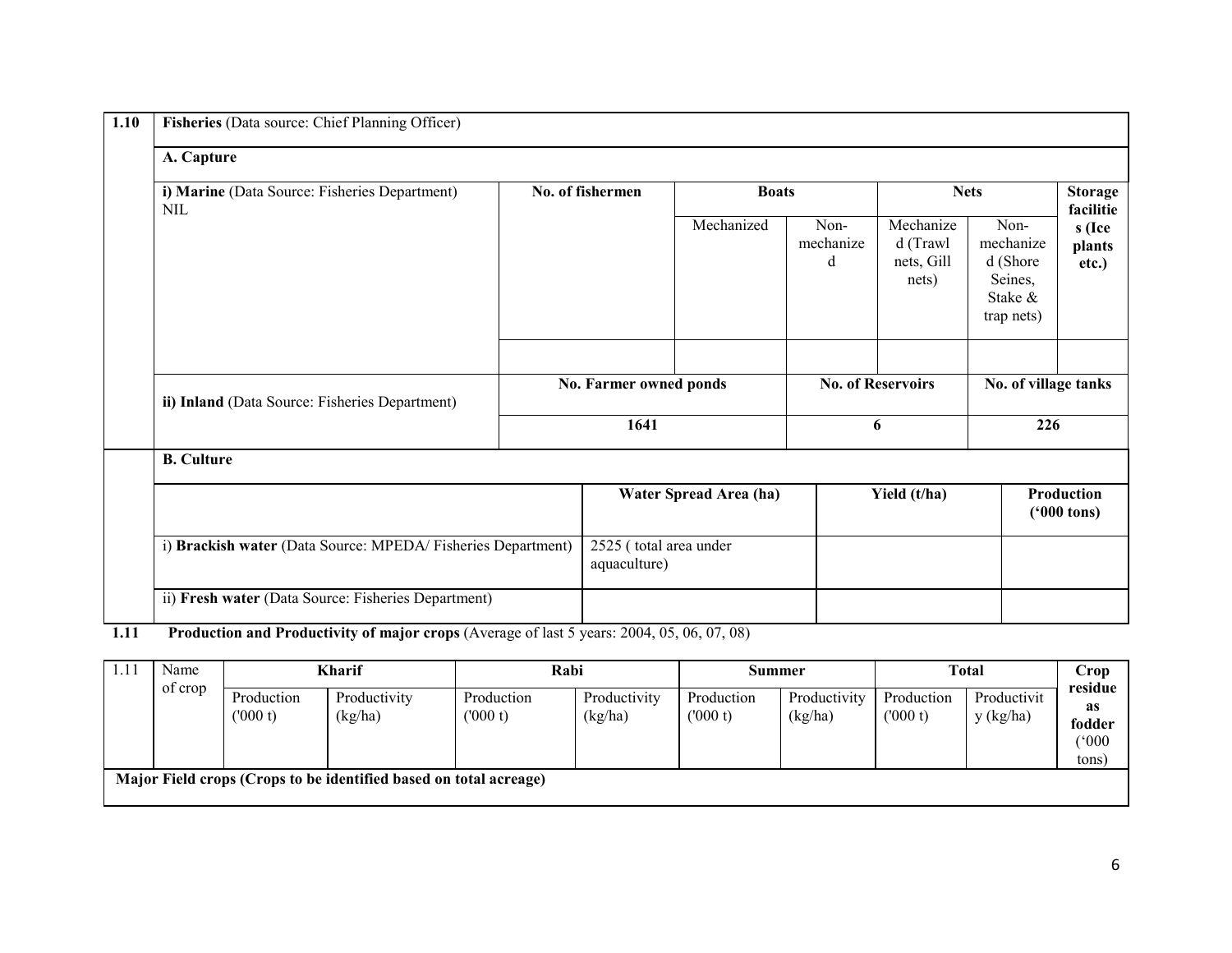| Rice                                                                      | 9138 t | 2321 | 15823 t | 2590 | 6300 t | 2509                   | 31261              | 2473        |  |
|---------------------------------------------------------------------------|--------|------|---------|------|--------|------------------------|--------------------|-------------|--|
| Tuber                                                                     |        |      |         |      | 88 t   | 863 kg                 |                    |             |  |
| Tapioca                                                                   |        |      |         |      | 182262 | $32t$ ha <sup>-1</sup> |                    |             |  |
| Major Horticultural crops (Crops to be identified based on total acreage) |        |      |         |      |        |                        |                    |             |  |
| Rubber                                                                    |        |      |         |      |        |                        | 163942 t           | 1.46 $t$    |  |
| Coconut                                                                   |        |      |         |      |        |                        | 217million<br>nuts | 3 nuts/palm |  |
| Banana                                                                    |        |      |         |      |        |                        | 62703 t            | 8.6t/ha     |  |
| Pepper                                                                    |        |      |         |      |        |                        | 1695t              | $179$ kg/ha |  |

| 1.12 | Sowing window for<br>5 major field crops<br>(start and end of<br>normal sowing<br>period) | Rice                       | Tapioca                                      | Rubber<br>Coconut                 |                       | Banana            |
|------|-------------------------------------------------------------------------------------------|----------------------------|----------------------------------------------|-----------------------------------|-----------------------|-------------------|
|      | Kharif-Rainfed                                                                            | May $15th$ -June 30th      | 15th April-May25                             | Junel <sub>st</sub> -<br>July30th | May1-<br>September 31 | April15 -May 30   |
|      | Kharif-Irrigated                                                                          |                            | February-April                               |                                   | April 1-April30       |                   |
|      | Rabi-Rainfed                                                                              | November10th -December20th | - November $15^{\text{th}}$<br>September15th |                                   |                       |                   |
|      | Rabi-Irrigated                                                                            |                            |                                              |                                   |                       | November-December |

| 1.13 | What is the major contingency the district is prone to? (Tick mark and mention years if<br>known during the last 10 year period) | Regular | Occasional | None          |
|------|----------------------------------------------------------------------------------------------------------------------------------|---------|------------|---------------|
|      | Drought                                                                                                                          |         |            |               |
|      | Flood                                                                                                                            |         |            |               |
|      | Cyclone                                                                                                                          |         |            |               |
|      | Hail storm                                                                                                                       |         |            |               |
|      | Heat wave                                                                                                                        |         |            | $\mathcal{L}$ |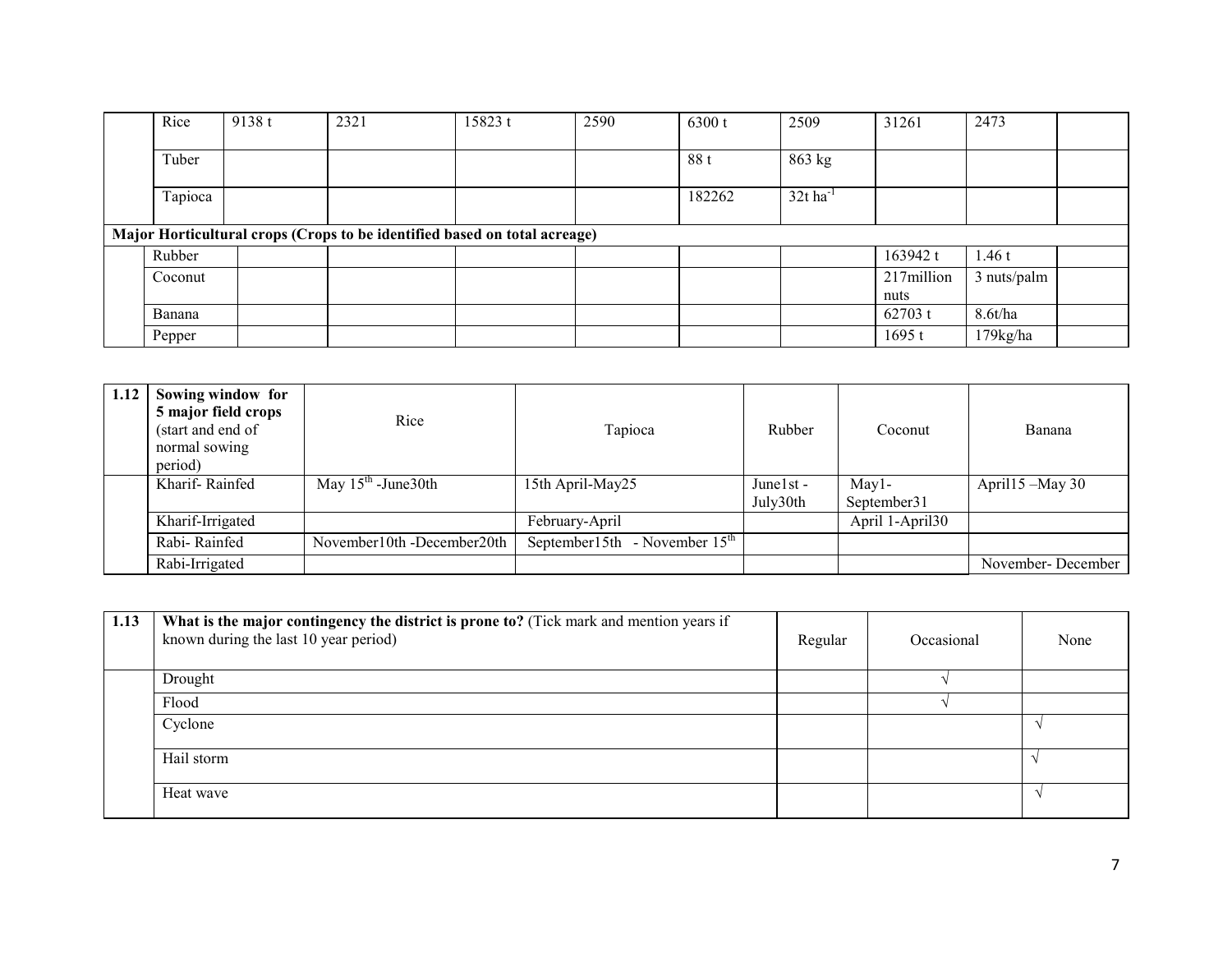| Cold wave                                                                                                                                                                                                                                          |      |  |
|----------------------------------------------------------------------------------------------------------------------------------------------------------------------------------------------------------------------------------------------------|------|--|
| Frost                                                                                                                                                                                                                                              |      |  |
| Sea water intrusion                                                                                                                                                                                                                                |      |  |
| Pests and diseases (specify) Coconut root wilt, Leaf rot, Virus diseases in cucurbits<br>Foot rot in pepper, Red palm weevil in coconut<br>Stem borer, leaf folder, thrips, sheath blight, blast Mites in cucurbits, Sigatoka<br>Pseudo stem borer | BPH, |  |
| Others                                                                                                                                                                                                                                             |      |  |

| 1.14   Include Digital maps of the district for | Location map of district within State as Annexure I | Enclosed: Yes |
|-------------------------------------------------|-----------------------------------------------------|---------------|
|                                                 |                                                     |               |
|                                                 | Mean annual rainfall as Annexure 2                  | Enclosed: Yes |
|                                                 | Soil map as Annexure 3                              | Enclosed: Yes |

## 2.0 Strategies for weather related contingencies

2.1 Drought

#### 2.1.1 Rainfed situation

| <b>Condition</b>            |                      |        |                      | <b>Suggested Contingency measures</b> |                                  |                        |  |
|-----------------------------|----------------------|--------|----------------------|---------------------------------------|----------------------------------|------------------------|--|
| <b>Early season</b>         | <b>Major Farming</b> |        | <b>Normal</b>        | Change in                             | <b>Agronomic measures</b>        | Remarks on             |  |
| drought                     | situation            |        | Crop/cropping        | crop/cropping system                  |                                  | Implementation         |  |
| (delayed onset)             |                      |        | svstem               |                                       |                                  |                        |  |
| Delay by 2                  | Low land             | Kari   | Rice-Rice            | Use short duration                    | mechanized<br>Mat nursery<br>and | Sufficient machinery   |  |
| weeks                       | (Acid Sulfate        |        |                      | varieties and saline                  | transplanting                    | HY<br>short<br>and     |  |
|                             | Soil)                |        |                      | tolerant varieties                    | Spray of B and K increases       | duration varieties are |  |
| (June $3^{\text{rd}}$ week) |                      |        |                      |                                       | drought tolerance.               | required.              |  |
|                             |                      | Kayal  | Puncha Crop(October- | No Change                             |                                  |                        |  |
|                             |                      |        | March)               |                                       |                                  |                        |  |
|                             |                      | Garden | Coconut              | No Change                             | Mulching                         | Scheme for micro       |  |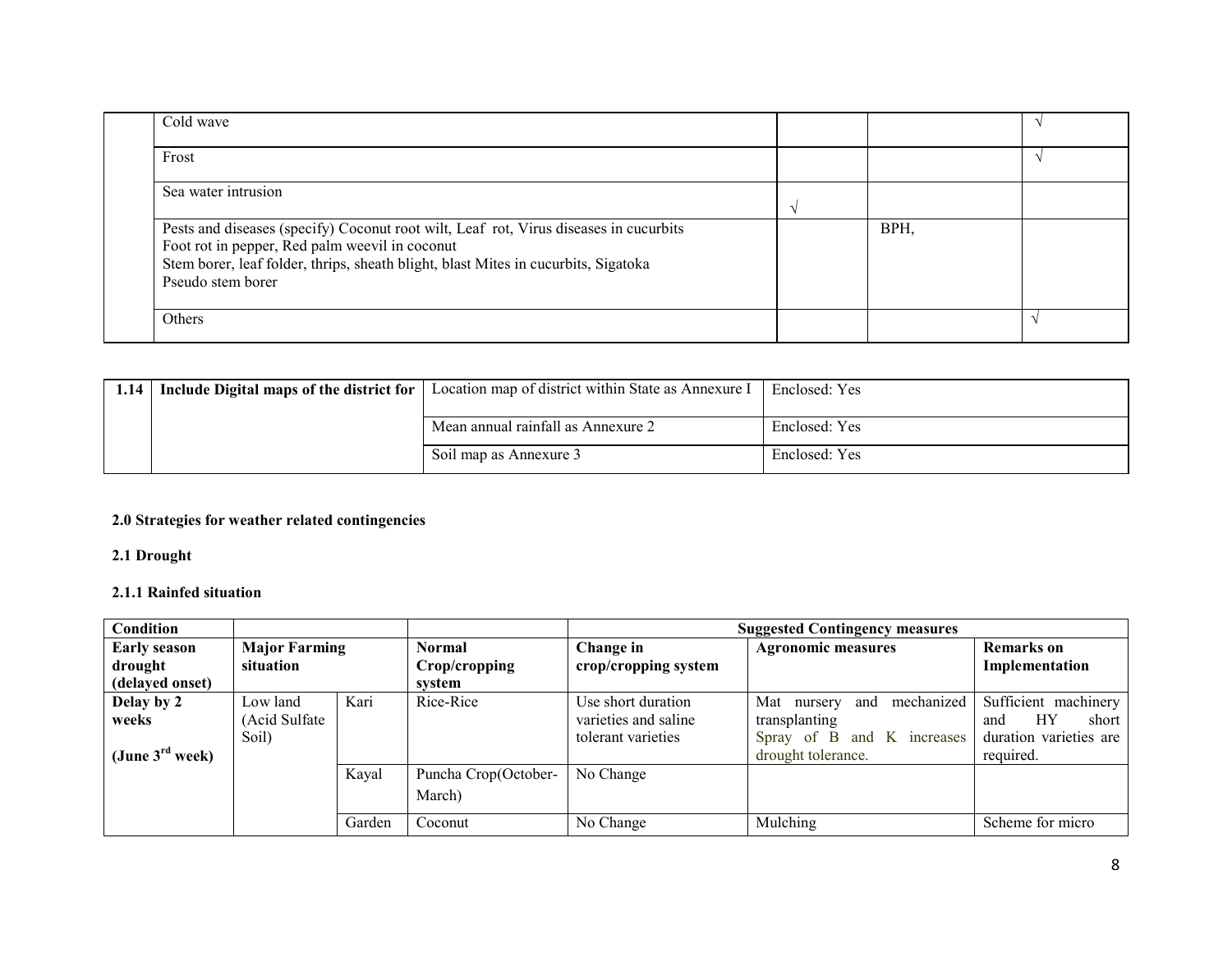|                        | land |                      |                                                                                               | Drip irrigation                               | irrigation          |
|------------------------|------|----------------------|-----------------------------------------------------------------------------------------------|-----------------------------------------------|---------------------|
|                        |      |                      |                                                                                               | Organic manuring                              |                     |
|                        |      | Vegetable            | No Change                                                                                     | Planting can be delayed                       |                     |
|                        |      |                      |                                                                                               | Drip irrigation                               |                     |
|                        |      |                      |                                                                                               | Protected cultivation                         |                     |
|                        |      | Banana               | No Change                                                                                     | Delay planting up to the onset of             |                     |
|                        |      |                      |                                                                                               | monsoon                                       |                     |
|                        |      |                      |                                                                                               | Drip irrigation                               |                     |
|                        |      |                      |                                                                                               | Organic manuring                              |                     |
| Midland Laterite Soils |      | Rice:                |                                                                                               |                                               |                     |
|                        |      | Virippu (April-Sept) | Phasic stress irrigation<br>with available water if<br>onset of Monsoon is<br>delayed in June | Use Short duration varieties<br>Direct sowing |                     |
|                        |      | Mundakan (Sept-      | If Mundakan Crop is                                                                           | Do not use photo sensitive                    |                     |
|                        |      | January)             | delayed due to delay in                                                                       | varieties<br>recommended<br>for               |                     |
|                        |      |                      | harvesting of Virippu                                                                         | Mundakan if harvesting will be                |                     |
|                        |      |                      | Crop use only non photo                                                                       | delayed                                       |                     |
|                        |      |                      | sensitive varieties which                                                                     |                                               |                     |
|                        |      |                      | can be harvested by Dec-                                                                      |                                               |                     |
|                        |      |                      | January                                                                                       |                                               |                     |
|                        |      | Puncha (Dec-April)   | If Puncha crop is delayed                                                                     | Phasic stress irrigation<br>with              |                     |
|                        |      |                      | due to delay in harvesting                                                                    | available water for economizing               |                     |
|                        |      |                      | of Mundakan use short                                                                         | water use in summer                           |                     |
|                        |      |                      | duration varieties                                                                            |                                               |                     |
|                        |      | Coconut              | No change                                                                                     | 1. Sprinkler irrigation                       | Scheme for<br>micro |
|                        |      |                      |                                                                                               | 2. Burial of Coconut husk in                  | irrigation<br>and   |
|                        |      |                      |                                                                                               | circular trenches taken around                | composting          |
|                        |      |                      |                                                                                               | the palm                                      |                     |
|                        |      |                      |                                                                                               | 3. Give shade to young Coconut                |                     |
|                        |      |                      |                                                                                               | seedlings up to onset of Monsoon              |                     |
|                        |      |                      |                                                                                               | 4. Application of organic manure              |                     |
|                        |      |                      |                                                                                               | will help to conserve soil                    |                     |
|                        |      |                      |                                                                                               | moisture for thriving the summer              |                     |
|                        |      |                      |                                                                                               | drought                                       |                     |
|                        |      | Nutmeg               | No change                                                                                     | Mulching basins Application of                | Scheme for micro    |
|                        |      |                      |                                                                                               | organic manure                                | irrigation and      |
|                        |      |                      |                                                                                               |                                               | composting          |
|                        |      | Rubber               | No change                                                                                     | White washing the stem of young               |                     |
|                        |      |                      |                                                                                               | plants                                        |                     |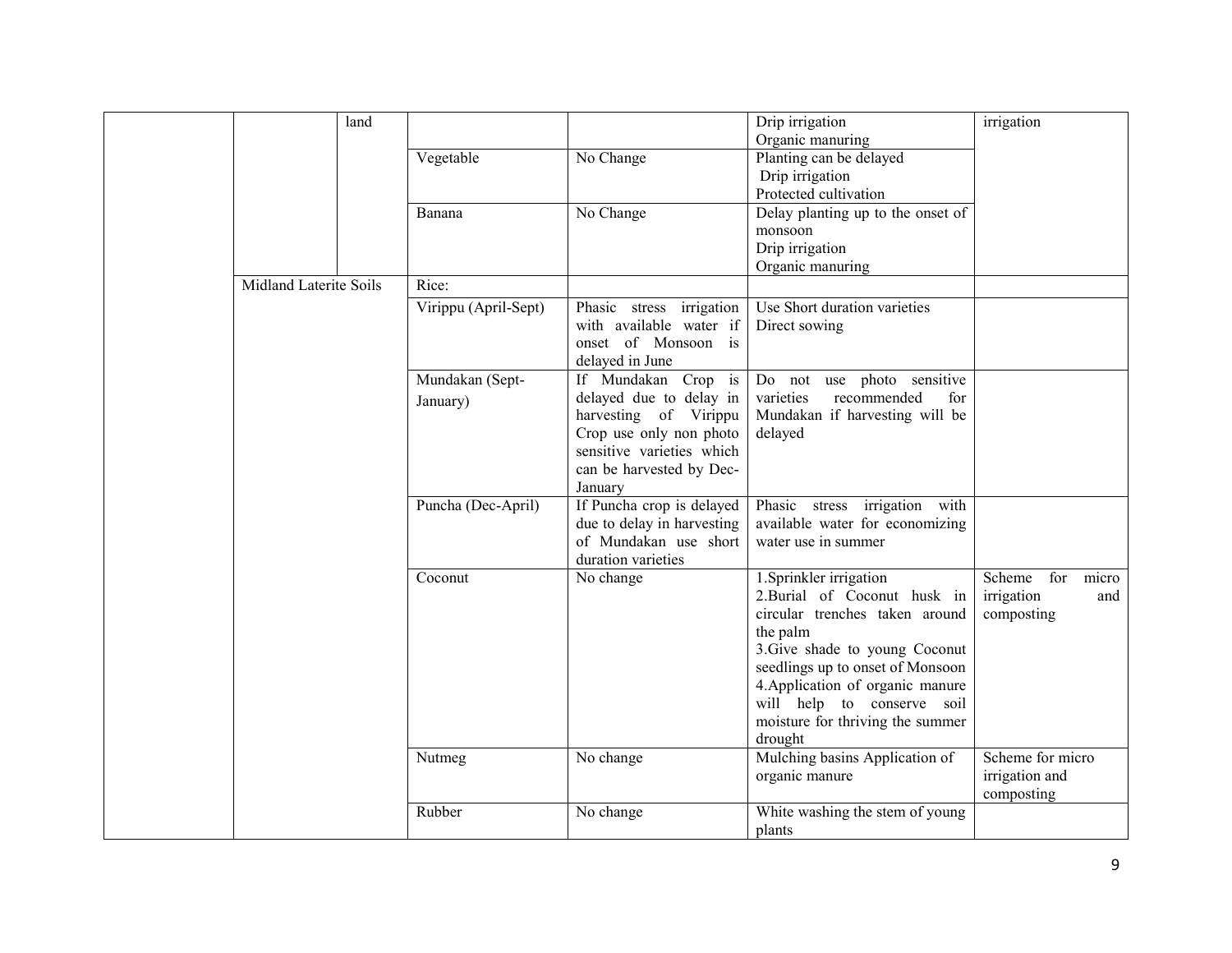|         |         |           | Cover crops                       |                    |
|---------|---------|-----------|-----------------------------------|--------------------|
|         |         |           | Rain harvesting pits              |                    |
|         | Tapioca | No change | Short duration var, cover crops   |                    |
|         | Ginger  | No change | Delayed planting                  | Breeding for short |
|         |         |           |                                   | duration varieties |
|         | Pepper  | No change | Mulching                          | Scheme for micro   |
|         |         |           | Covering young plants with dried  | irrigation and     |
|         |         |           | leaves                            | composting         |
|         |         |           | Micro irrigation                  |                    |
|         |         |           | Organic manuring                  |                    |
|         | Banana  | No Change | Delay planting up to the onset of | $-do-$             |
|         |         |           | monsoon                           |                    |
|         |         |           | Drip irrigation                   |                    |
|         |         |           | Organic manuring                  |                    |
| Uplands | Pepper  | No change | Mulching                          | $-do-$             |
|         |         |           | Covering young plants with dried  |                    |
|         |         |           | leaves                            |                    |
|         |         |           | Micro irrigation                  |                    |
|         |         |           | Organic manuring                  |                    |
|         | Rubber  | No change | White washing the stem of young   |                    |
|         |         |           | plants                            |                    |
|         |         |           | Cover crops                       |                    |
|         |         |           | Rain harvesting pits              |                    |
|         | Coconut | No change | 1. Sprinkler irrigation           | Scheme for micro   |
|         |         |           | 2. Burrial of Coconut husk in     | irrigation and     |
|         |         |           | circular trenches taken around    | composting         |
|         |         |           | the palm                          |                    |
|         |         |           | 3. Give shade to young Coconut    |                    |
|         |         |           | seedlings up to onset of Monsoon  |                    |
|         |         |           | 4. Application of organic manure  |                    |
|         |         |           | will help to conserve soil        |                    |
|         |         |           | moisture for thriving the summer  |                    |
|         |         |           | drought                           |                    |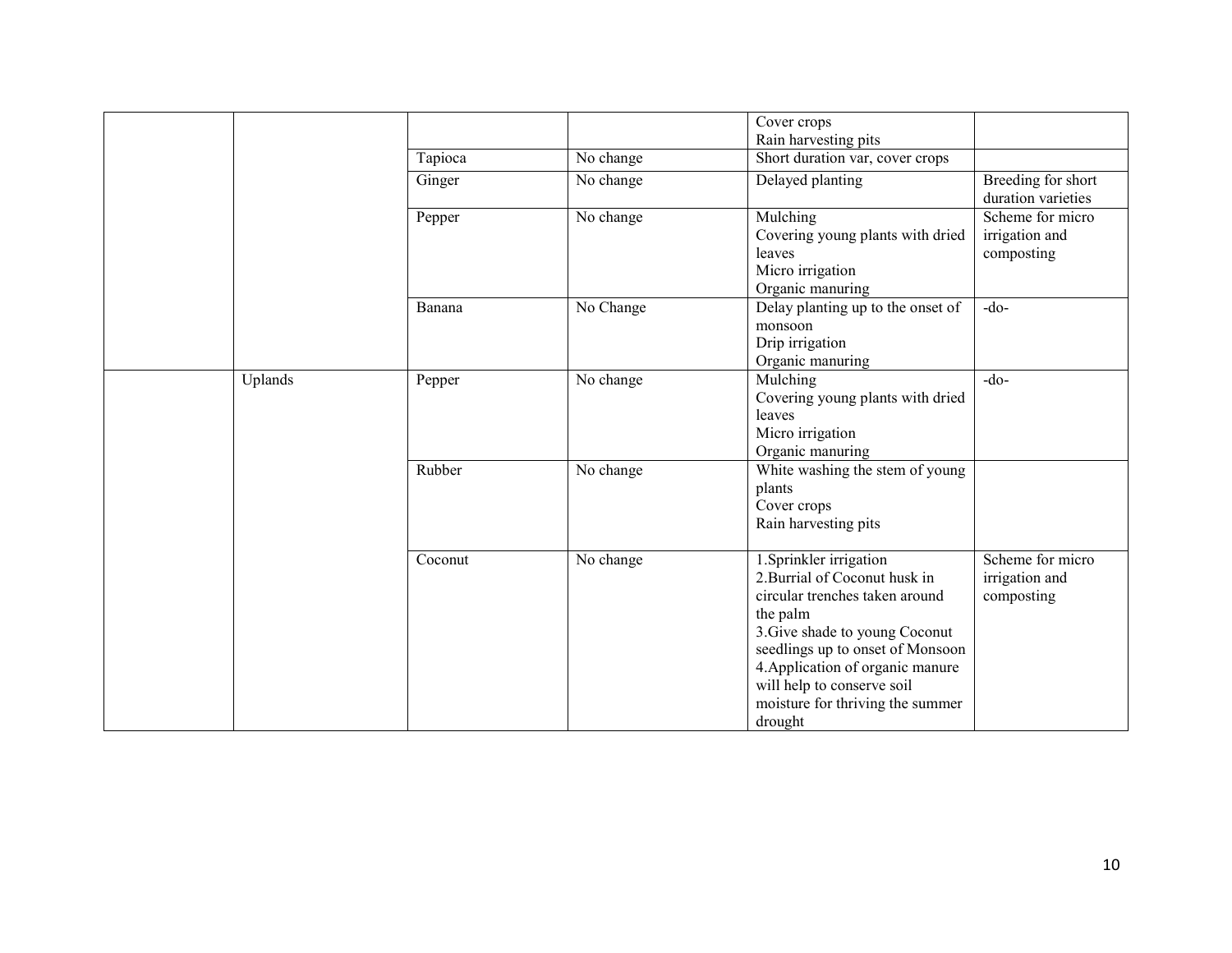| Condition                                         |                                   |                                       | <b>Suggested Contingency measures</b>                                                                                                                                  |                                                                                                            |                                                                                             |  |
|---------------------------------------------------|-----------------------------------|---------------------------------------|------------------------------------------------------------------------------------------------------------------------------------------------------------------------|------------------------------------------------------------------------------------------------------------|---------------------------------------------------------------------------------------------|--|
| <b>Early season</b><br>drought (delayed<br>onset) | <b>Major Farming</b><br>situation | <b>Normal Crop/cropping</b><br>system | Change in<br>crop/cropping system                                                                                                                                      | <b>Agronomic measures</b>                                                                                  | <b>Remarks</b> on<br>Implementation                                                         |  |
| Delay by 4 weeks<br>(Specify month)               | Low land<br>(Acid Sulfate Soil)   | Rice-Rice                             | Use extra short duration<br>varieties                                                                                                                                  | Desilting and renovation of<br>irrigation canals                                                           | Extra HY short<br>duration varieties are<br>required.<br><b>RKVY Scheme</b><br><b>NREGS</b> |  |
|                                                   |                                   | Puncha Crop(October-<br>March)        | No Change                                                                                                                                                              |                                                                                                            |                                                                                             |  |
|                                                   |                                   | Coconut                               | No Change                                                                                                                                                              | Mulching<br>Drip irrigation<br>Organic manuring<br>Husk burial                                             | Scheme for micro<br>irrigation<br>Schemes for<br>composting                                 |  |
|                                                   |                                   | Vegetable                             | No Change                                                                                                                                                              | Planting can be delayed<br>Drip irrigation<br>Protected cultivation                                        |                                                                                             |  |
|                                                   |                                   | Banana                                | No Change                                                                                                                                                              | Delay planting up to the onset of<br>monsoon<br>Drip irrigation<br>Organic manuring                        | Scheme for micro<br>irrigation and<br>composting                                            |  |
|                                                   | Midland                           | Rice:<br>Virippu(April-Sept)          | Phasic stress irrigation<br>with available water if<br>onset of Monsoon is<br>delayed in June                                                                          | Use Short duration varieties<br>Direct sowing                                                              |                                                                                             |  |
|                                                   |                                   | Mundakan(Sept-January)                | If Mundakan Crop is<br>delayed due to delay in<br>harvesting of Virippu<br>Crop use only non photo<br>sensitive varieties which<br>can be harvested by Dec-<br>January | Do not use photo sensitive<br>varieties<br>recommended<br>for<br>Mundakan if harvesting will be<br>delayed |                                                                                             |  |
|                                                   |                                   | Puncha(Dec-April)                     | If Puncha crop is delayed<br>due to delay in harvesting<br>of Mundakan use short<br>duration varieties                                                                 | Phasic stress irrigation with<br>available water for economizing<br>water use in summer                    |                                                                                             |  |
|                                                   |                                   | Coconut                               | No change                                                                                                                                                              | 1. Sprinkler irrigation                                                                                    | Scheme for micro                                                                            |  |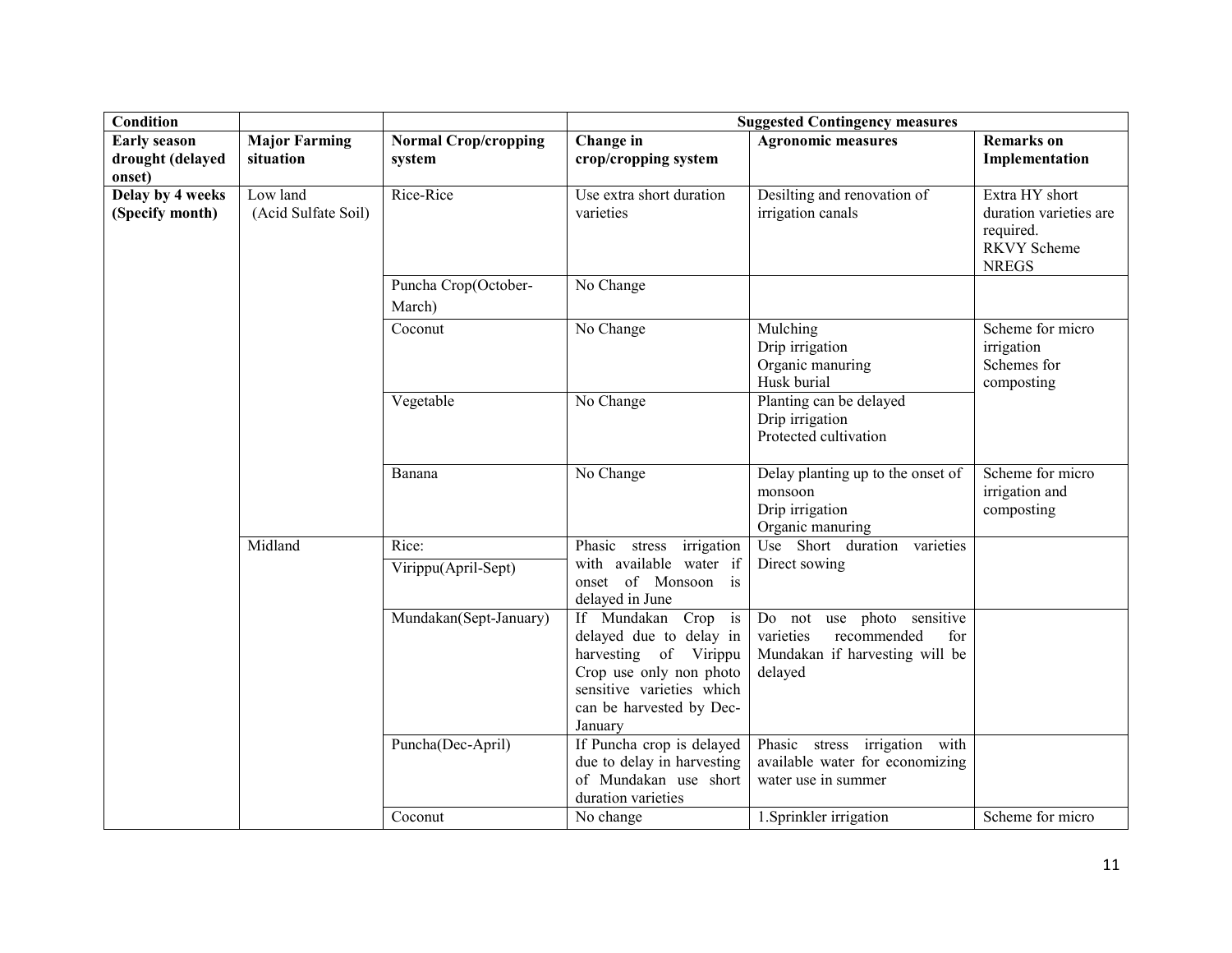|  |         |           | 2. Burrial of Coconut husk in     | irrigation and      |
|--|---------|-----------|-----------------------------------|---------------------|
|  |         |           | circular trenches taken around    | composting          |
|  |         |           | the palm                          |                     |
|  |         |           | 3. Give shade to young Coconut    |                     |
|  |         |           | seedlings up to onset of          |                     |
|  |         |           | Monsoon                           |                     |
|  |         |           | 4. Application of organic manure  |                     |
|  |         |           | will help to conserve soil        |                     |
|  |         |           | moisture for thriving the summer  |                     |
|  |         |           | drought                           |                     |
|  | Nutmeg  | No change | Mulching basins Application of    | Scheme for micro    |
|  |         |           | organic manure                    | irrigation and      |
|  |         |           |                                   | composting          |
|  | Rubber  | No change | White washing the stem of         |                     |
|  |         |           | young plants                      |                     |
|  |         |           | Cover crops                       |                     |
|  |         |           | Rain harvesting pits              |                     |
|  | Tapioca | No change | Short duration var, cover crops   |                     |
|  |         |           | Life saving irrigation            |                     |
|  | Ginger  | No change | Delayed planting                  | Breeding for short  |
|  |         |           | Life saving irrigation            | duration varieties  |
|  | Pepper  | No change | Mulching                          | Scheme for<br>micro |
|  |         |           | Covering young plants with        | irrigation<br>and   |
|  |         |           | dried leaves                      | composting          |
|  |         |           | Micro irrigation                  |                     |
|  |         |           | Organic manuring                  |                     |
|  | Banana  | No Change | Delay planting up to the onset of | Scheme for<br>micro |
|  |         |           | monsoon                           | irrigation<br>and   |
|  |         |           | Drip irrigation                   | composting          |
|  |         |           | Organic manuring                  | <b>SHM Scheme</b>   |
|  | Pepper  | No change | Mulching                          |                     |
|  |         |           | Covering young plants with        |                     |
|  |         |           | dried leaves                      |                     |
|  |         |           | Micro irrigation                  |                     |
|  |         |           | Organic manuring                  |                     |
|  | Rubber  | No change | White washing the stem of         |                     |
|  |         |           | young plants                      |                     |
|  |         |           | Cover crops                       |                     |
|  |         |           | Rain harvesting pits              |                     |
|  | Coconut | No change | 1. Sprinkler irrigation           | Scheme<br>for micro |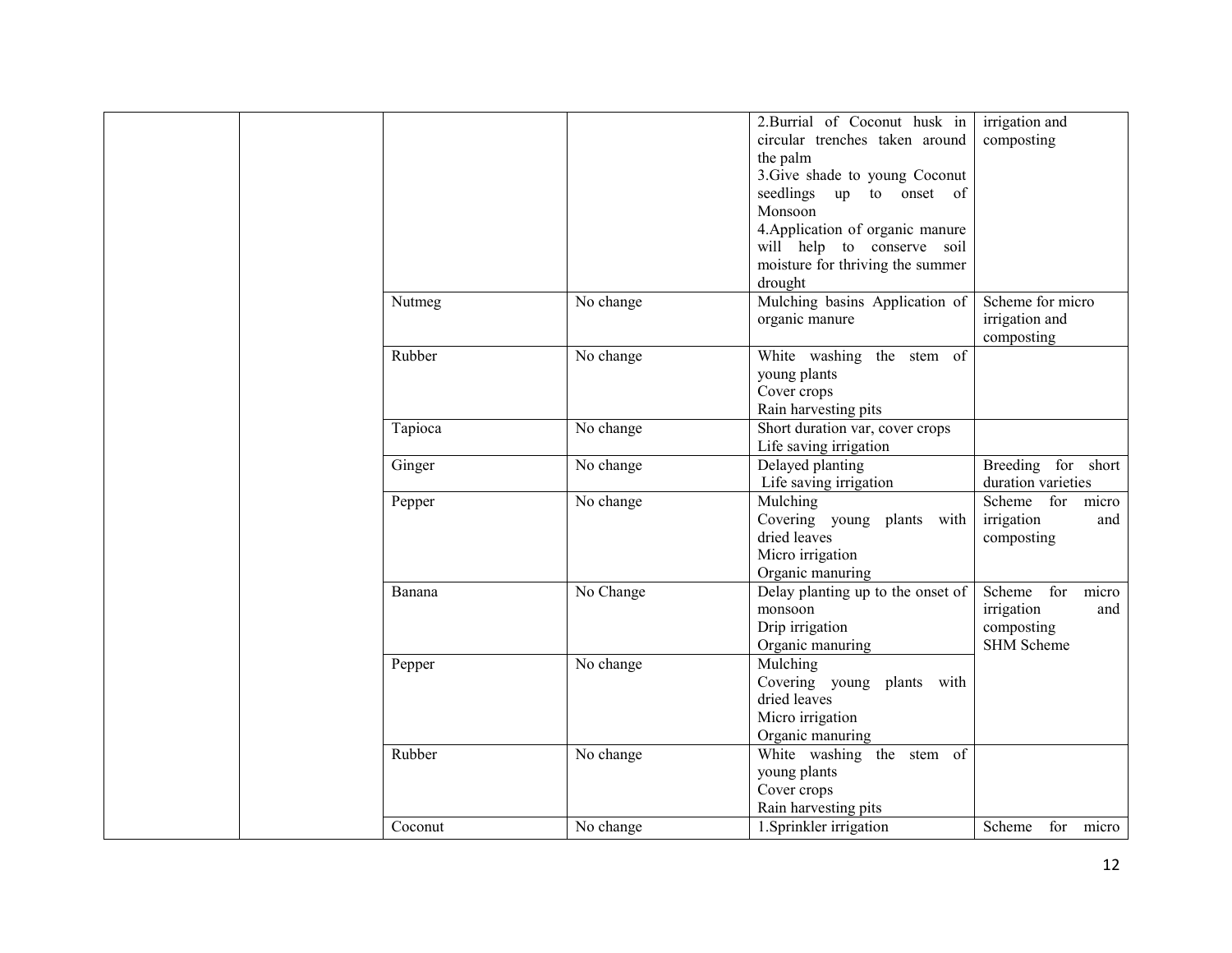|  |  | 2. Burrial of Coconut husk in Firigation  |              | and |
|--|--|-------------------------------------------|--------------|-----|
|  |  | circular trenches taken around composting |              |     |
|  |  | the palm                                  | <b>NREGS</b> |     |
|  |  | 3. Give shade to young Coconut            |              |     |
|  |  | seedlings up to onset of                  |              |     |
|  |  | Monsoon                                   |              |     |
|  |  | 4. Application of organic manure          |              |     |
|  |  | will help to conserve soil                |              |     |
|  |  | moisture for thriving the summer          |              |     |
|  |  | drought                                   |              |     |

| Condition           |                      | <b>Suggested Contingency measures</b> |                         |                           |                |
|---------------------|----------------------|---------------------------------------|-------------------------|---------------------------|----------------|
| <b>Early season</b> | <b>Major Farming</b> | <b>Normal Crop/cropping</b>           | Change in crop/cropping | <b>Agronomic measures</b> | Remarks on     |
| drought (delayed    | situation            | system                                | svstem                  |                           | Implementation |
| onset)              |                      |                                       |                         |                           |                |
|                     | LOW                  | Not Applicable                        |                         |                           |                |
| Delay by 6 weeks    | land/Midland/Upland  |                                       |                         |                           |                |
| (Specify month)     |                      |                                       |                         |                           |                |

| Condition                                         |                                   | <b>Suggested Contingency measures</b> |                                   |                           |                              |  |
|---------------------------------------------------|-----------------------------------|---------------------------------------|-----------------------------------|---------------------------|------------------------------|--|
| <b>Early season</b><br>drought (delayed<br>onset) | <b>Major Farming</b><br>situation | <b>Normal Crop/cropping</b><br>system | Change in crop/cropping<br>system | <b>Agronomic measures</b> | Remarks on<br>Implementation |  |
| Delay by 8 weeks                                  | L <sub>0</sub> W                  | Not Applicable                        |                                   |                           |                              |  |
| (Specify month)                                   | land/Midland/Upland               |                                       |                                   |                           |                              |  |

| Condition         |                      |                             | <b>Suggested Contingency measures</b> |                         |                |  |
|-------------------|----------------------|-----------------------------|---------------------------------------|-------------------------|----------------|--|
| Early season      | <b>Major Farming</b> | <b>Normal Crop/cropping</b> | Crop management                       | Soil nutrient $\&$      | Remarks on     |  |
| drought (Normal   | situation            | svstem                      |                                       | moisture conservation   | Implementation |  |
| onset)            |                      |                             |                                       | measues                 |                |  |
| Normal on set     | Midland              | Rice                        | Irrigate at 1-4 days after            | Application of P and K  |                |  |
| followed by 15-20 |                      |                             | disappearance of ponded water         | as basal, Reduce N dose |                |  |
| days dry spell    |                      |                             |                                       | Application of organic  |                |  |
| after sowing      |                      |                             |                                       | manure                  |                |  |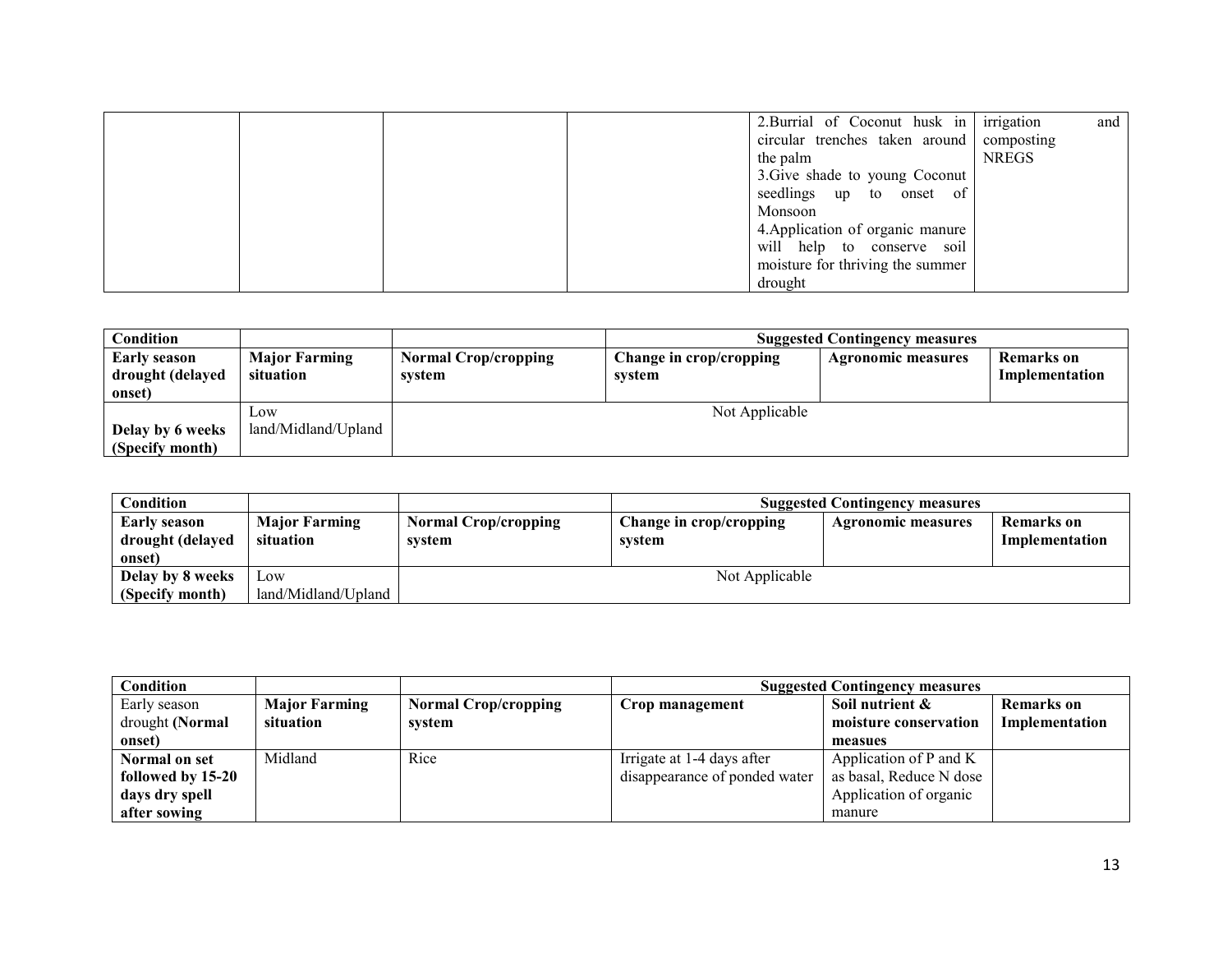| leading to poor                | . .<br>Vegetables | Give life saving irrigation |  |
|--------------------------------|-------------------|-----------------------------|--|
| germination/crop<br>stand etc. |                   |                             |  |

| Condition                                                                                        |                                   |                                          |                                                                                         | <b>Suggested Contingency measures</b>                                                                                                                                                                                                                        |                                                |
|--------------------------------------------------------------------------------------------------|-----------------------------------|------------------------------------------|-----------------------------------------------------------------------------------------|--------------------------------------------------------------------------------------------------------------------------------------------------------------------------------------------------------------------------------------------------------------|------------------------------------------------|
| Mid season<br>drought (long dry<br>spell, consecutive 2<br>weeks rainless<br>$(>2.5$ mm) period) | <b>Major Farming</b><br>situation | <b>Normal</b><br>Crop/cropping<br>system | Crop management                                                                         | Soil nutrient & moisture<br>conservation measures                                                                                                                                                                                                            | <b>Remarks</b> on<br>Implementation            |
| At vegetative stage                                                                              | Midland                           | Rice                                     | Suppress weed growth                                                                    | Irrigate at 1-4 days after<br>disappearance of ponded<br>water, Foliar spray of 2%c<br>$DAP + 1\%$ KCl (MOP) during<br>critical stages of flowering<br>and grain formation. 3%<br>Kaolin (Antitranspirant) spray<br>at critical stages of moisture<br>stress |                                                |
|                                                                                                  |                                   | Vegetables                               | Sprinkler irrigation<br>Organic matter application<br>Mulching<br>Rain water harvesting |                                                                                                                                                                                                                                                              | Scheme on micro<br>irrigation<br><b>NWDPRA</b> |
|                                                                                                  |                                   | Banana                                   | Irrigation                                                                              |                                                                                                                                                                                                                                                              |                                                |
|                                                                                                  |                                   | Coconut                                  | Organic matter application                                                              |                                                                                                                                                                                                                                                              |                                                |
|                                                                                                  |                                   | Nutmeg                                   | mulching<br>Rain water harvesting                                                       |                                                                                                                                                                                                                                                              |                                                |

| Condition                       |                                   |                                       | <b>Suggested Contingency measures</b>                                                       |                                                |                                     |
|---------------------------------|-----------------------------------|---------------------------------------|---------------------------------------------------------------------------------------------|------------------------------------------------|-------------------------------------|
| Mid season<br>drought (long dry | <b>Major Farming</b><br>situation | <b>Normal Crop/cropping</b><br>system | Crop management                                                                             | Soil nutrient &<br>moisture conservation       | <b>Remarks</b> on<br>Implementation |
| spell)                          |                                   |                                       |                                                                                             | measures                                       |                                     |
| At flowering/                   | Midland                           | Rice                                  | Suppress weed growth,<br>Spraying $3\%$ KNO3 or $3\%$                                       | Irrigate at 1-4 days after<br>disappearance of |                                     |
| fruiting stage                  |                                   |                                       | solution of Urea and MOP in<br>3:2 proportions at boot leaf<br>stage if root damage already | ponded water                                   |                                     |
|                                 |                                   |                                       | occurred.                                                                                   |                                                |                                     |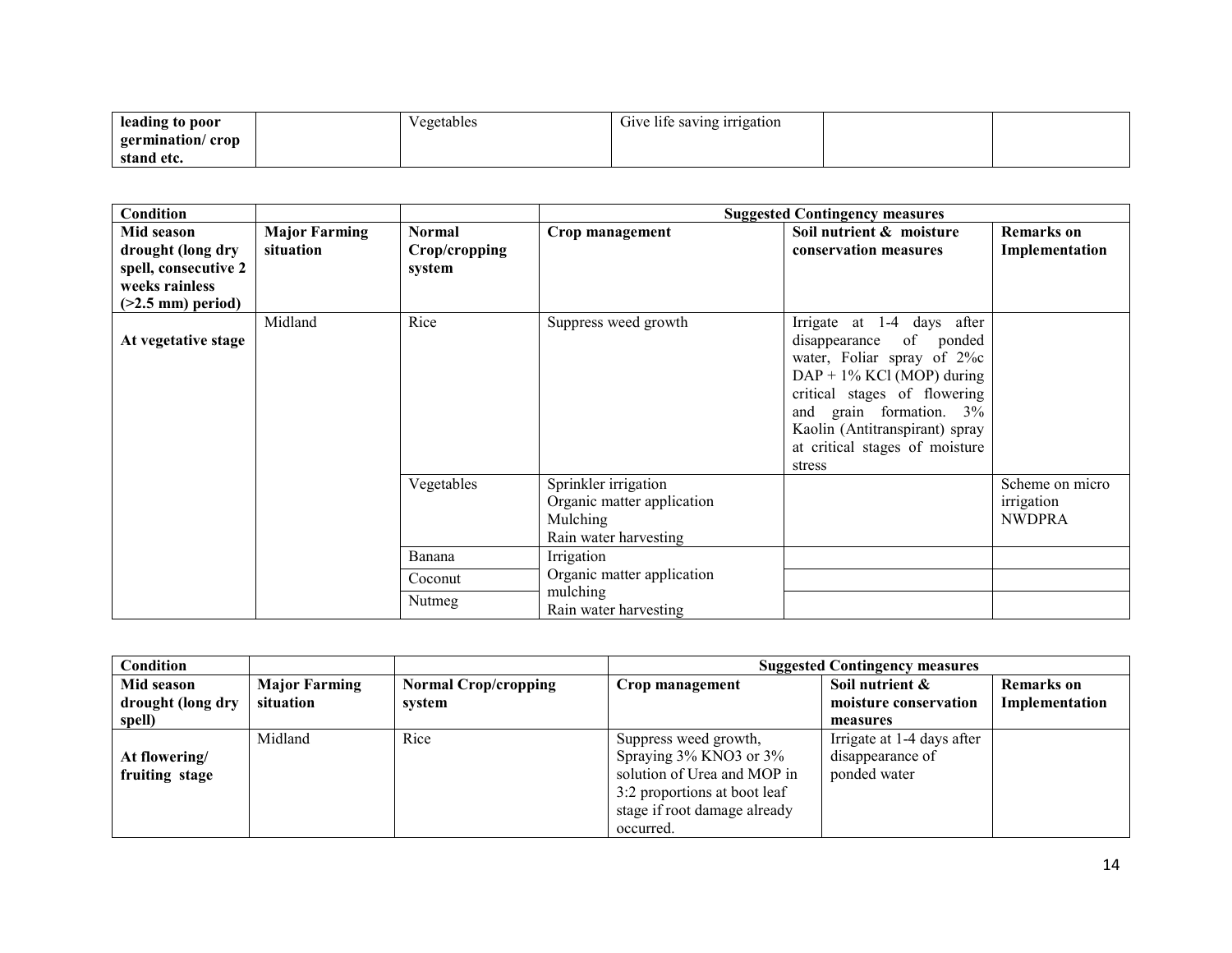|                         |                                   | Vegetables<br>Banana<br>Coconut<br>Nutmeg | Sprinkler irrigation<br>Mulching<br>Rain water harvesting<br>Irrigation<br>Organic matter application<br>mulching<br>Rain water harvesting              | Organic<br>matter<br>application, Terracing<br>Establish<br>rainwater<br>harvesting<br>structures<br>like rain pits. |                                     |
|-------------------------|-----------------------------------|-------------------------------------------|---------------------------------------------------------------------------------------------------------------------------------------------------------|----------------------------------------------------------------------------------------------------------------------|-------------------------------------|
| Condition               |                                   |                                           |                                                                                                                                                         | <b>Suggested Contingency measures</b>                                                                                |                                     |
| <b>Terminal drought</b> | <b>Major Farming</b><br>situation | <b>Normal Crop/cropping</b><br>system     | Crop management                                                                                                                                         | Soil nutrient &<br>moisture conservation<br>measures                                                                 | <b>Remarks</b> on<br>Implementation |
|                         | Midland                           | Rice                                      | Use extra short duration and<br>drought tolerant variety<br>Terminate the irrigation 14-15<br>days before harvest, Harvest at<br>physiological maturity |                                                                                                                      | Breed drought<br>tolerant varieties |
|                         |                                   | Vegetables                                | Sprinkler irrigation<br>Mulching<br>Rain water harvesting                                                                                               | Establish rainwater<br>harvesting structures<br>like rain pits,                                                      | <b>NWDPRA</b>                       |
|                         |                                   | Banana                                    | Irrigation                                                                                                                                              | checkdams etc                                                                                                        |                                     |
|                         |                                   | Coconut                                   | Organic matter application                                                                                                                              |                                                                                                                      |                                     |
|                         |                                   | Nutmeg                                    | Mulching<br>Cover crops<br>Rain water harvesting                                                                                                        |                                                                                                                      |                                     |

2.2 Unusual rains (untimely, unseasonal etc) (for both rainfed and irrigated situations)

| <b>Condition</b>                                                     | Suggested contingency measure                                 |                           |                                             |                                        |  |
|----------------------------------------------------------------------|---------------------------------------------------------------|---------------------------|---------------------------------------------|----------------------------------------|--|
| Continuous high rainfall<br>in a short span leading to water logging | <b>Vegetative stage</b>                                       | <b>Flowering</b><br>stage | Crop maturity stage                         | Post harvest                           |  |
| Rice                                                                 | Improve drainage facilities<br>Deepening of canals            |                           | Cultivate varieties having<br>seed dormancy | Improve storage<br>facilities/ godowns |  |
| Horticulture                                                         |                                                               |                           |                                             |                                        |  |
| Vegetable                                                            | Improve drainage facilities, cover crops, strip cropping with |                           |                                             | Improve storage                        |  |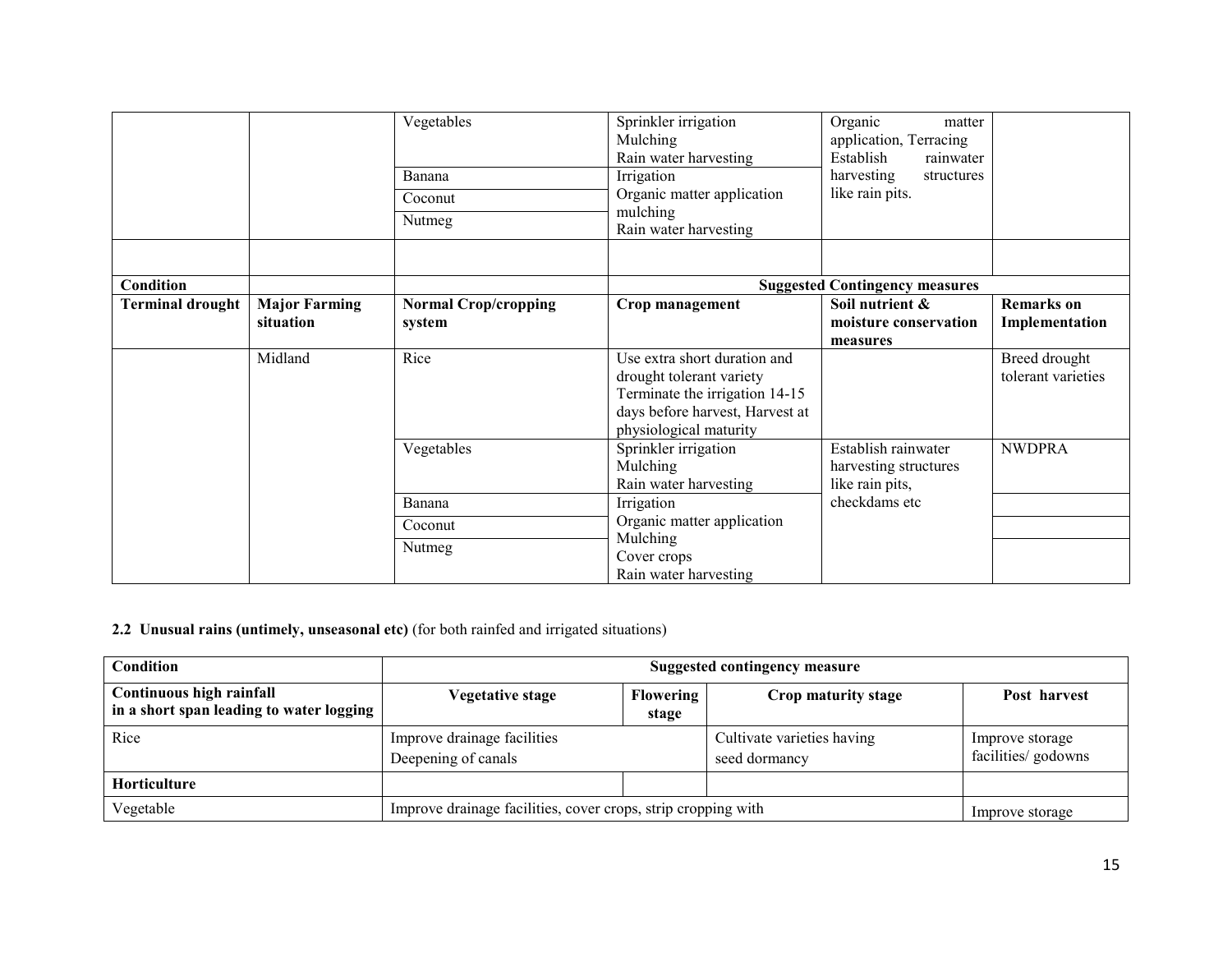| Banana                             | fodder grass, water harvesting structures                                        |                                        | facilities/ godowns                    |
|------------------------------------|----------------------------------------------------------------------------------|----------------------------------------|----------------------------------------|
| Coconut                            |                                                                                  |                                        |                                        |
| Pepper                             |                                                                                  |                                        |                                        |
| Nutmeg                             |                                                                                  |                                        |                                        |
| Heavy rainfall with high speed     |                                                                                  |                                        |                                        |
| winds in a short span              |                                                                                  |                                        |                                        |
| Rice                               | Improve drainage                                                                 |                                        | Improve storage<br>facilities/ godowns |
| Horticulture                       |                                                                                  |                                        |                                        |
| Banana                             | Improve drainage, provide propping, shelter belts                                |                                        |                                        |
| Pepper                             | Improve drainage, shelter belts                                                  |                                        |                                        |
| Vegetable                          | Protected cultivation                                                            |                                        | Improve storage<br>facilities/ godowns |
| Outbreak of pests and diseases due |                                                                                  |                                        |                                        |
| to unseasonal rains                |                                                                                  |                                        |                                        |
| Rice                               | Cultivate resistant varieties, Application of                                    |                                        |                                        |
|                                    | bio-control agents,                                                              |                                        | Improve storage                        |
|                                    | Seed treatment, cultural practices for pest control                              | Harvest crop at physiological maturity | facility                               |
| Horticulture                       |                                                                                  |                                        |                                        |
| Vegetable                          | Use resistant varieties, Bio control agents, Disease free seeds, seed treatment, |                                        |                                        |
|                                    | Balanced application on fertilizers, Based on soil test, Phytosanitation         |                                        |                                        |
| Banana                             | Phytosanitation                                                                  |                                        |                                        |
|                                    | Use healthy planting material                                                    |                                        |                                        |
|                                    | Use TC plants which are virus free                                               |                                        |                                        |
|                                    | Provide drainage, Prophylactic spraying of bio control agents                    |                                        |                                        |
| Tuber crops                        | Use healthy planting material                                                    |                                        | Improve storage                        |
|                                    | Prophylactic spraying of bio control agents                                      | facility                               |                                        |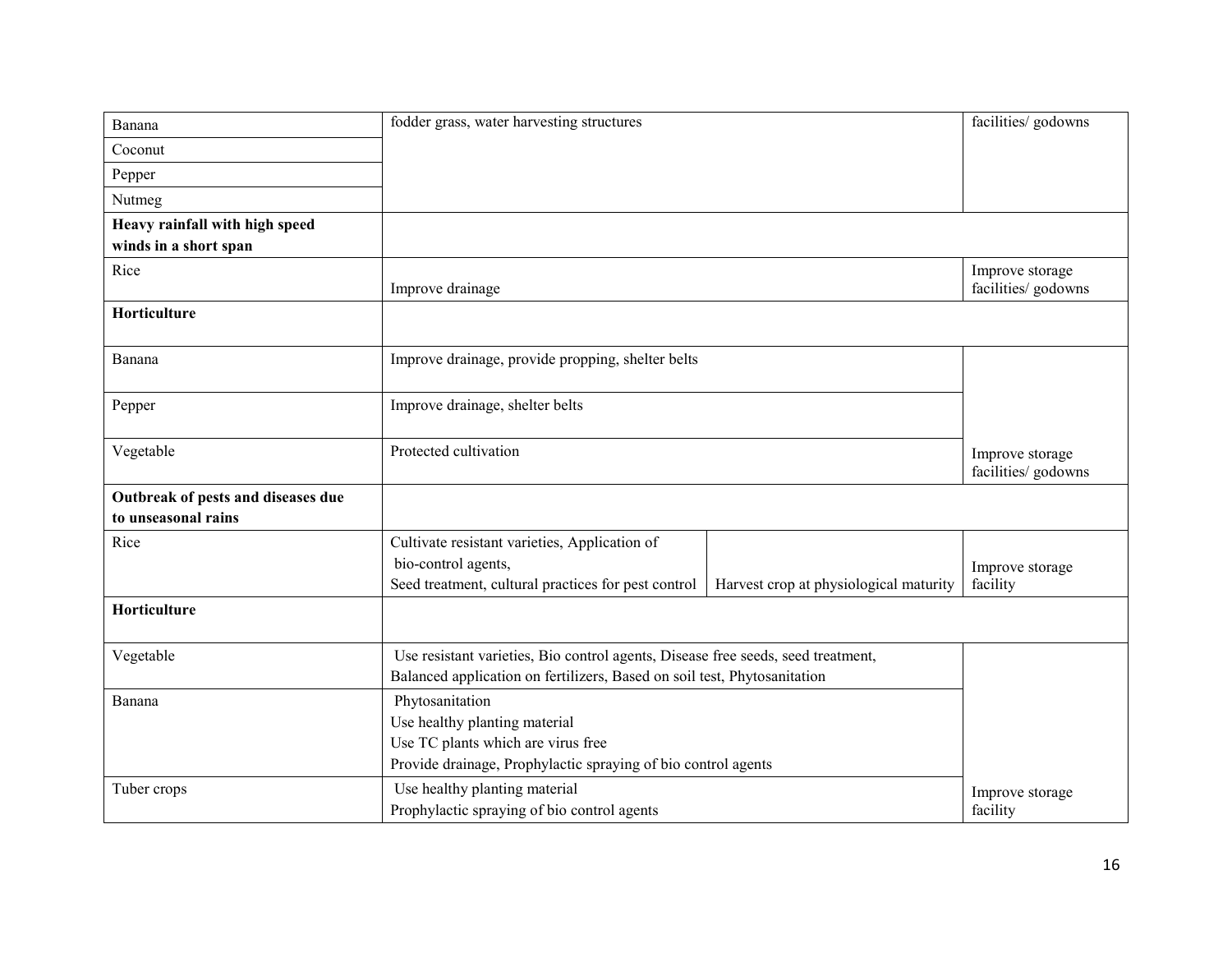|         | Use resistant varieties,                                               |
|---------|------------------------------------------------------------------------|
| Pepper  | Phytosanitation                                                        |
|         | Grow quick wilt tolerant varieties, Prophylactic spraying of chemicals |
|         | Use of bio control agents, Balanced application on fertilizers         |
| Coconut | Phytosanitation                                                        |
|         | Use healthy planting material                                          |
|         | Provide drainage                                                       |
|         | Prophylactic spraying of chemicals                                     |
|         | Use of bio control agents                                              |

#### 2.3 Floods

| <b>Condition</b>                                            |                                                                                                                                                                                                                                                                                                                                                                                                                                                                                    | Suggested contingency measure <sup>o</sup>                                                                                                                                                                                                                                                                                                                                                                                                                                                                                                          |                        |                                                                                                                                                                                                                                                                                                                                                                                                                     |
|-------------------------------------------------------------|------------------------------------------------------------------------------------------------------------------------------------------------------------------------------------------------------------------------------------------------------------------------------------------------------------------------------------------------------------------------------------------------------------------------------------------------------------------------------------|-----------------------------------------------------------------------------------------------------------------------------------------------------------------------------------------------------------------------------------------------------------------------------------------------------------------------------------------------------------------------------------------------------------------------------------------------------------------------------------------------------------------------------------------------------|------------------------|---------------------------------------------------------------------------------------------------------------------------------------------------------------------------------------------------------------------------------------------------------------------------------------------------------------------------------------------------------------------------------------------------------------------|
| Transient water logging/ partial<br>inundation <sup>1</sup> | Seedling / nursery stage                                                                                                                                                                                                                                                                                                                                                                                                                                                           | <b>Vegetative stage</b>                                                                                                                                                                                                                                                                                                                                                                                                                                                                                                                             | Reproducti<br>ve stage | At harvest                                                                                                                                                                                                                                                                                                                                                                                                          |
| Rice                                                        |                                                                                                                                                                                                                                                                                                                                                                                                                                                                                    | Elevation of outer bunds around all Padashekarams above the flood mark.<br>Pumping out excess water using axial flow pump. Providing adequate drainage<br>for draining excessive stagnating water around the root system, River<br>embankments, Improve drainage facility, scientific and proper land utilization,<br>cultivation flood tolerant varieties, Crop insurance, Increase the storage<br>capacity of reservoir. Spraying 3% KNO3 or 3% solution of Urea and MOP in<br>3:2 proportion at boot leaf stage if root damage already occurred. |                        | The grain at this situation may be<br>excessively wet. If drying is difficult for few<br>days, the harvested grain may be mixed with<br>common salt and the produce may be sun<br>dried at the earliest opportunity Immediately<br>after the standing water column recedes,<br>combine harvesters can be used for rapid<br>harvesting of the crop. Special harvesters<br>are available to work in a mire situation. |
| <b>Horticulture</b>                                         |                                                                                                                                                                                                                                                                                                                                                                                                                                                                                    |                                                                                                                                                                                                                                                                                                                                                                                                                                                                                                                                                     |                        |                                                                                                                                                                                                                                                                                                                                                                                                                     |
| Vegetable                                                   |                                                                                                                                                                                                                                                                                                                                                                                                                                                                                    |                                                                                                                                                                                                                                                                                                                                                                                                                                                                                                                                                     |                        |                                                                                                                                                                                                                                                                                                                                                                                                                     |
| Banana                                                      |                                                                                                                                                                                                                                                                                                                                                                                                                                                                                    |                                                                                                                                                                                                                                                                                                                                                                                                                                                                                                                                                     |                        | Providing adequate drainage for draining excessive stagnating water around the root system, Foliar spray of $2\%$ DAP + $1\%$                                                                                                                                                                                                                                                                                       |
| Tuber                                                       | KCl (MOP)                                                                                                                                                                                                                                                                                                                                                                                                                                                                          |                                                                                                                                                                                                                                                                                                                                                                                                                                                                                                                                                     |                        |                                                                                                                                                                                                                                                                                                                                                                                                                     |
| Continuous submergence<br>for more than 2 days              |                                                                                                                                                                                                                                                                                                                                                                                                                                                                                    |                                                                                                                                                                                                                                                                                                                                                                                                                                                                                                                                                     |                        |                                                                                                                                                                                                                                                                                                                                                                                                                     |
| Rice                                                        | Elevation of outer bunds around all <i>Padashekarams</i> above the flood mark. Pumping out excess water using axial flow pump,<br>Cultivation flood tolerant varieties, Crop insurance, Improve drainage facility,, Timely cleaning, de-silting and deepening of<br>natural water reservoir and drainage channels, Construction and protection of all the flood protection embankments, ring bunds<br>and other bunds. Crop insurance, Increase the storage capacity of reservoir. |                                                                                                                                                                                                                                                                                                                                                                                                                                                                                                                                                     |                        |                                                                                                                                                                                                                                                                                                                                                                                                                     |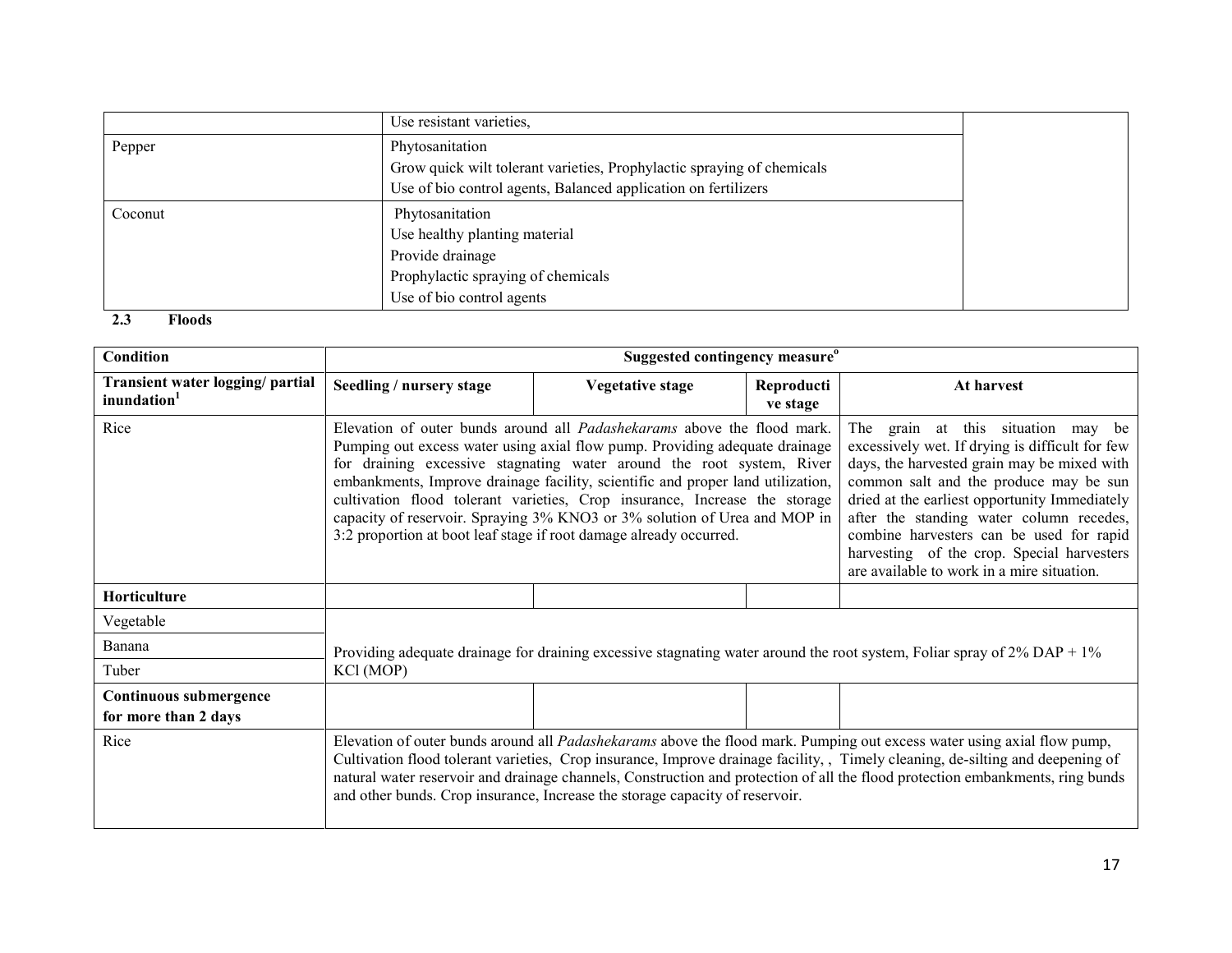| <b>Horticulture</b> |                                                                                                                                                                                                                                                                                                                                  |                                                                                                                                                                                                                             |  |                                                                                                                             |
|---------------------|----------------------------------------------------------------------------------------------------------------------------------------------------------------------------------------------------------------------------------------------------------------------------------------------------------------------------------|-----------------------------------------------------------------------------------------------------------------------------------------------------------------------------------------------------------------------------|--|-----------------------------------------------------------------------------------------------------------------------------|
| Vegetable           |                                                                                                                                                                                                                                                                                                                                  |                                                                                                                                                                                                                             |  |                                                                                                                             |
| Banana              |                                                                                                                                                                                                                                                                                                                                  |                                                                                                                                                                                                                             |  | Providing adequate drainage for draining excessive stagnating water around the root system, Timely cleaning, de-silting and |
| Tuber               |                                                                                                                                                                                                                                                                                                                                  | deepening of natural water reservoir and drainage channels, Construction and protection of all the flood protection<br>embankments, ring bunds and other bunds. Crop insurance, Increase the storage capacity of reservoir. |  |                                                                                                                             |
| Sea water intrusion |                                                                                                                                                                                                                                                                                                                                  |                                                                                                                                                                                                                             |  |                                                                                                                             |
| Rice                | Modifying the operation of <i>Thannner Mukkam</i> Barrage in accordance with crop calendar by consultation with Agricultural<br>Scientists. Cultivate saline tolerant varieties, application of gypsum, filling and sealing of individual fields with fresh water<br>before the operation of barrage. Avoid drying up of fields. |                                                                                                                                                                                                                             |  |                                                                                                                             |
| Banana              |                                                                                                                                                                                                                                                                                                                                  |                                                                                                                                                                                                                             |  |                                                                                                                             |
| Vegetables          |                                                                                                                                                                                                                                                                                                                                  |                                                                                                                                                                                                                             |  |                                                                                                                             |
| Tree spices         | Filling and sealing of channels with fresh water before the operation of barrage                                                                                                                                                                                                                                                 |                                                                                                                                                                                                                             |  |                                                                                                                             |
| Fisheries           |                                                                                                                                                                                                                                                                                                                                  | Fresh water harvesting, strengthening and sealing of bunds to prevent saline water intrusion.                                                                                                                               |  |                                                                                                                             |

#### 2.5Contingent strategies for Livestock, Poultry & Fisheries

#### 2.5.1 Livestock

|                               | <b>Suggested contingency measures</b>                                                                       |                                                                                                                                      |                                                                                 |  |
|-------------------------------|-------------------------------------------------------------------------------------------------------------|--------------------------------------------------------------------------------------------------------------------------------------|---------------------------------------------------------------------------------|--|
|                               | Before the event <sup>s</sup>                                                                               | During the event                                                                                                                     | After the event                                                                 |  |
| <b>Drought</b>                |                                                                                                             |                                                                                                                                      |                                                                                 |  |
| Feed and fodder availability  | Silage<br>preparation,<br>straw<br>enrichment and preservation                                              | Unconventional feeding with locally<br>available feedstuffs and feeding during<br>cooler part of the day, esp. during night<br>time. | New planting of fodder with irrigation<br>facilities                            |  |
| Drinking water                | Construction of storage facility,<br>cleaning of existing water bodies,<br>steps to prevent water pollution | Provide <i>ad libitum</i> clean water, provide<br>salt licks,                                                                        | Promote all possible water harvesting<br>measures with the help of local bodies |  |
| Health and disease management | Provide nutritionally balanced feed,                                                                        | Ensure timely treatment and control                                                                                                  | Provide recuperative<br>with<br>measures                                        |  |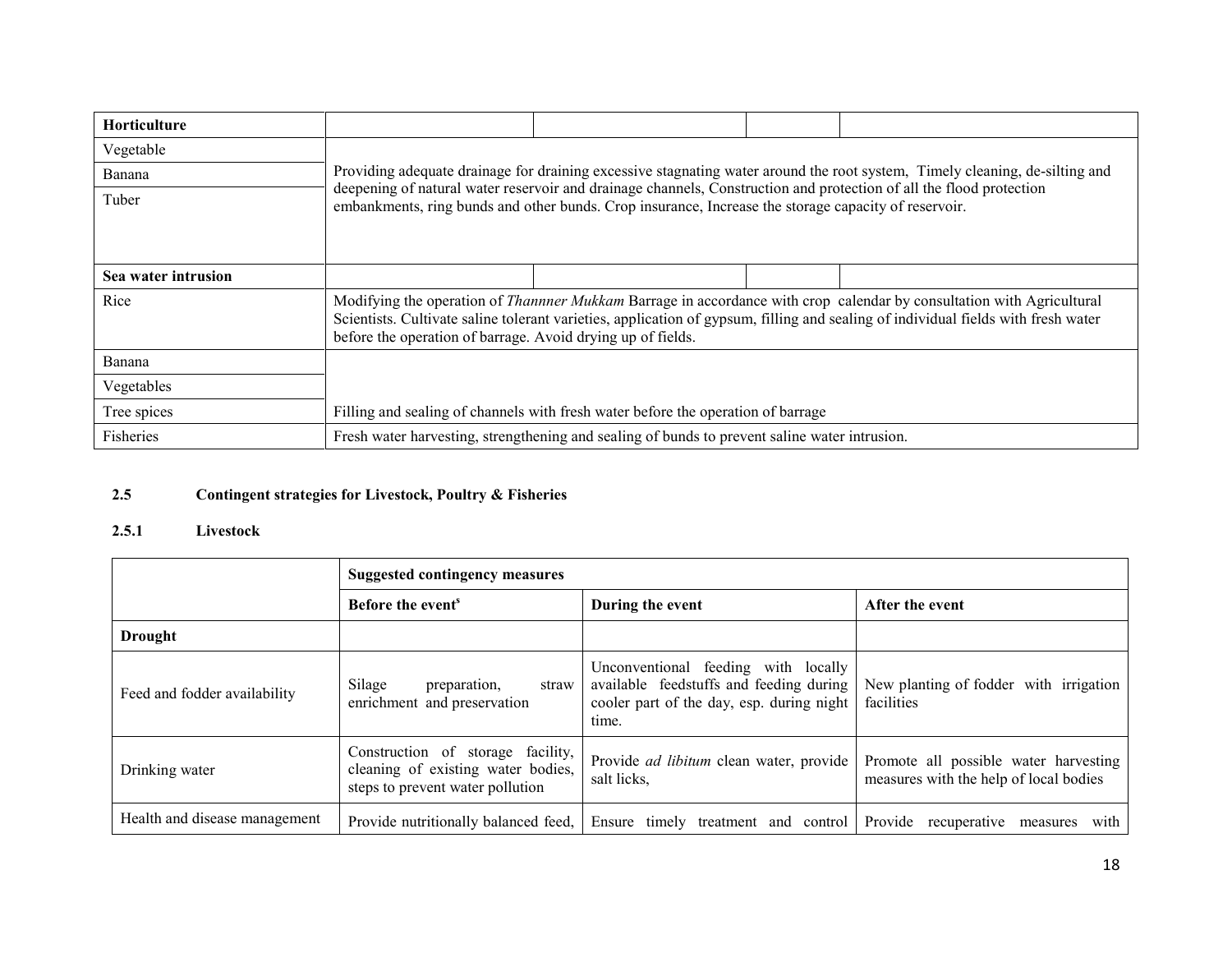|                                | promote vaccination, proper disease<br>surveillance, ensure the timely<br>availabilities of medicines and<br>vaccines and personnel                                           | measures                                                                                                              | proper management.                                                                                                |
|--------------------------------|-------------------------------------------------------------------------------------------------------------------------------------------------------------------------------|-----------------------------------------------------------------------------------------------------------------------|-------------------------------------------------------------------------------------------------------------------|
| <b>Floods</b>                  |                                                                                                                                                                               |                                                                                                                       |                                                                                                                   |
| Feed and fodder availability   | Ensure proper drainage facilities,<br>Silage<br>preparation,<br>straw<br>enrichment<br>and preservation,<br>proper storage of feedstuffs to<br>prevent fungal infestation.    | Unconventional feeding with locally<br>available feedstuffs                                                           | Planting new fodder slips in suitable<br>lands. Give due consideration to land<br>management to mitigate flooding |
| Drinking water                 | Prevent contamination of potable<br>water sources, strength desilting of<br>water channels strengthening of<br>water storing facilities,                                      | Provide clean water in required quantity;<br>make use of water purifying techniques<br>if contamination is suspected. | Clean polluted water bodies, desilting of<br>water channels                                                       |
| Health and disease management  | Provide nutritionally balanced feed,<br>promote vaccination, proper disease<br>surveillance, ensure the timely<br>availabilities of medicines and<br>vaccines and personnel   | Ensure timely treatment and control<br>measures                                                                       | Provide recuperative measures with<br>proper management.                                                          |
| Cyclone                        |                                                                                                                                                                               |                                                                                                                       |                                                                                                                   |
| Feed and fodder availability   | Ensure preservation and storage of<br>fodder, straw, concentrate feed                                                                                                         | Adequate feeding, ensure the quality of<br>feed                                                                       | Replanting of high yielding fodder slips.                                                                         |
| Drinking water                 | Strengthening of water storage<br>facility                                                                                                                                    | Provide clean water in required quantity;<br>make use of water purifying techniques<br>if contamination is suspected. | Desilting and cleaning of water bodies<br>for enough water storage                                                |
| Health and disease management  | Create awareness among farmers<br>about adverse effect of bad weather<br>Give timely cyclone forewarning to<br>farmers, strengthening of livestock<br>shelter and feed store. | Protect from direct exposure to un<br>acclimatized weather, give proper care<br>and management                        | Cleanliness of surrounding, disinfestaion<br>of water bodies, proper disposal of<br>deceased animals.             |
| Heat wave and cold wave        |                                                                                                                                                                               |                                                                                                                       |                                                                                                                   |
| Shelter/environment management | of shelter,<br>Timely maintenance<br>proper ventilation during hot days,                                                                                                      | Avoid direct exposure to severe weather,<br>in hot days- feeding during cool time                                     | Construct modern weather proof shelter<br>with ample space(eg. Micro water                                        |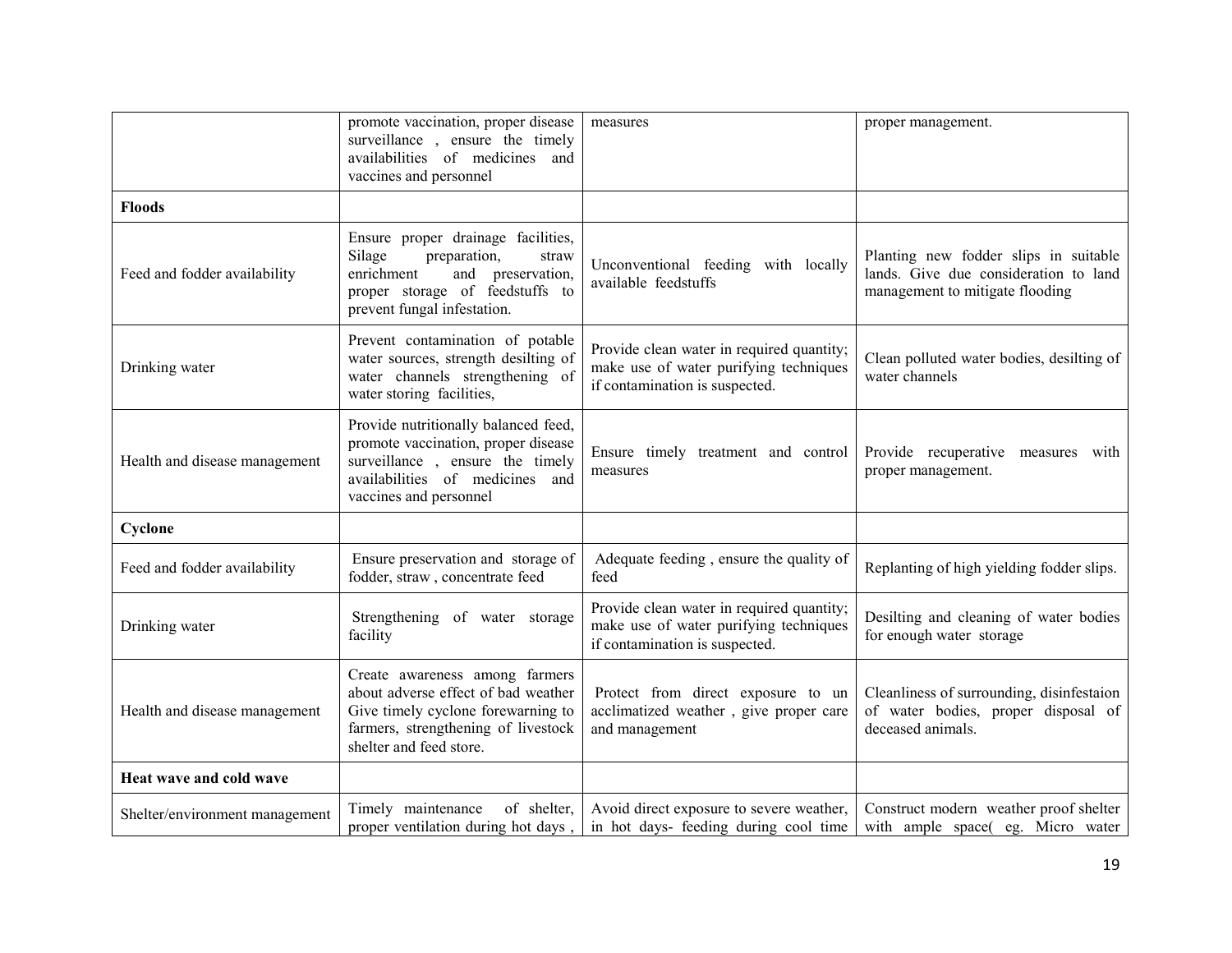|                               | proper insulation during very cold<br>days                            | feed stuffs, provide<br>with succulent<br>plenty of drinking water, washing during<br>hot times, provide wallowing facilities<br>Cold days- keep in shelter, give bedding<br>for insulation.                        | sprayer, fan, false ceiling)<br>Plant trees to provide shade to shelter. |
|-------------------------------|-----------------------------------------------------------------------|---------------------------------------------------------------------------------------------------------------------------------------------------------------------------------------------------------------------|--------------------------------------------------------------------------|
| Health and disease management | Create awareness among farmers<br>about adverse effect of bad weather | Avoid thermal stress to animals, keep in<br>shelter with proper feeding and watering,<br>give treatment if any health problem<br>observed. Give more attention to infants<br>and physiologically stressful animals. | Provide recuperative measures<br>with<br>proper management               |

## 2.5.2 Poultry

|                                     | <b>Suggested contingency measures</b>                                   |                                                                                                                                 |                                                                                                   | Convergence/l<br>inkages with<br>ongoing<br>programs, if<br>any |
|-------------------------------------|-------------------------------------------------------------------------|---------------------------------------------------------------------------------------------------------------------------------|---------------------------------------------------------------------------------------------------|-----------------------------------------------------------------|
|                                     | <b>Before the event</b>                                                 | During the event                                                                                                                | After the event                                                                                   |                                                                 |
| <b>Drought</b>                      |                                                                         |                                                                                                                                 |                                                                                                   |                                                                 |
| Shortage of<br>feed<br>ingredients  | Collection and preservation of feed ingredients<br>in required quantity | Feeding with nutritionally balanced<br>feed                                                                                     | adequate<br>Ensure<br>of<br>supply<br>ingredients for future use                                  | Can be linked<br>with ATMA,<br>NREGS,                           |
| Drinking<br>water                   | Construction of storage tank with adequate<br>capacity                  | Provide clean drinking water round the<br>clock, medication to reduce stress                                                    | Maintenance of existing water<br>storing facilities and setting up<br>of additional water sources | RKVY,<br>People's plan                                          |
| Health and<br>disease<br>management | Vaccination, provide stress free environment                            | Proper feeding and watering, maintain<br>correct stock density, observe for<br>health problem and give treatment if<br>required | Observe<br>the production and<br>growth.<br>Avoid<br>weaklings.<br>Maintain proper stock density  |                                                                 |
| <b>Floods</b>                       |                                                                         |                                                                                                                                 |                                                                                                   |                                                                 |
| Shortage of                         | Correct storage of feed stuffs to avoid fungal                          | Feeding with nutritionally balanced                                                                                             | Disinfestations of surrounding                                                                    | Can be linked                                                   |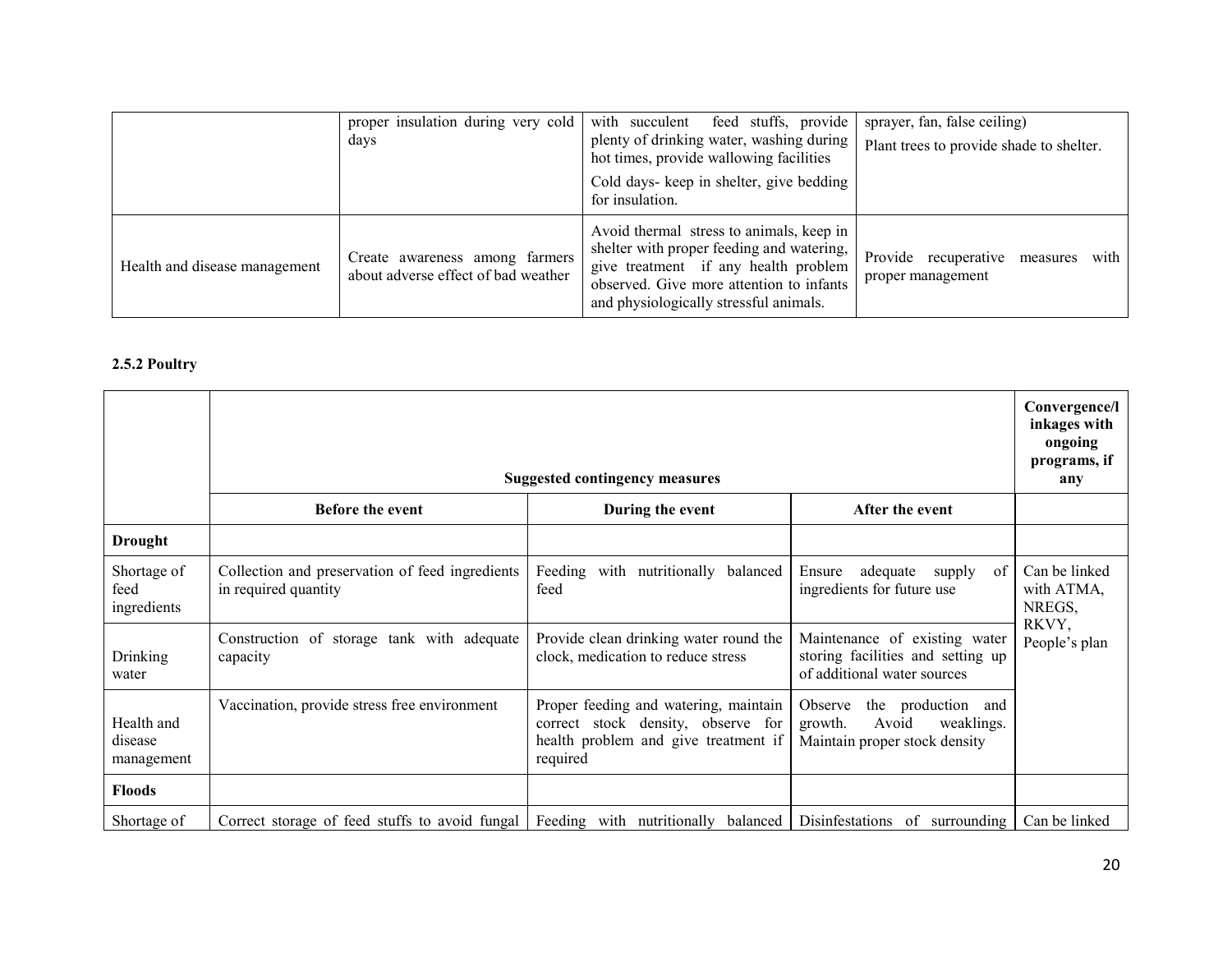| feed<br>ingredients                   | infestation, maintenance of store room, testing<br>of feedstuff for quality                                                                | feed                                                                                                                                                                                                                  | bodies,<br>premises and water<br>proper disposal of dead birds                                          | with ATMA,<br>NREGS,                                                   |
|---------------------------------------|--------------------------------------------------------------------------------------------------------------------------------------------|-----------------------------------------------------------------------------------------------------------------------------------------------------------------------------------------------------------------------|---------------------------------------------------------------------------------------------------------|------------------------------------------------------------------------|
| Drinking<br>water                     | Infrastructure<br>reinforcement<br>avoid<br>to<br>contamination of drinking water                                                          | Provide clean drinking water round the<br>clock, medication to reduce stress                                                                                                                                          | Disinfection of water bodies,<br>provide adequate drainage                                              | RKVY,<br>People's plan,                                                |
| Health and<br>disease<br>management   | Avoid possibilities of disease outbreak,<br>maintenance of shed to give adequate protection<br>from flood, provide stress free environment | Timely detection of diseases and<br>treatment, avoid chances of disease<br>spreading, medication to reduce stress,<br>isolation of affected birds                                                                     | Proper disposal of dead birds,<br>of<br>sanitation<br>surroundings,<br>isolation of affected birds      |                                                                        |
| Cyclone                               |                                                                                                                                            |                                                                                                                                                                                                                       |                                                                                                         |                                                                        |
| Shortage of<br>feed<br>ingredients    | Correct storage of feed stuffs to avoid fungal<br>infestation, maintenance of store room, testing<br>of feedstuff for quality              | Avoid feeding fungal infected feed,<br>treatment if required                                                                                                                                                          | Disposal of damaged<br>feed.<br>testing of feed for quality                                             | Can be linked<br>with ATMA,<br>NREGS,                                  |
| Drinking<br>water                     | reinforcement<br>Infrastructure<br>avoid<br>to<br>contamination of drinking water                                                          | Provide clean drinking water round the<br>clock, medication to reduce stress                                                                                                                                          | Disinfection of water bodies,<br>provide adequate drainage                                              | <b>RKVY</b><br>,People's plan                                          |
| Health and<br>disease<br>management   | Avoid possibilities of disease<br>outbreak,<br>maintenance of shed to give adequate protection<br>from cyclone                             | Timely detection of diseases and<br>treatment, avoid chances of disease<br>spreading, medication to reduce stress,<br>isolation of affected birds                                                                     | Proper disposal of dead birds,<br>sanitation<br>of<br>surroundings,<br>isolation of affected birds      |                                                                        |
| <b>Heat wave</b><br>and cold<br>wave  |                                                                                                                                            |                                                                                                                                                                                                                       |                                                                                                         |                                                                        |
| Shelter/enviro<br>nment<br>management | Timely maintenance<br>of shelter, proper<br>ventilation during hot days, proper insulation<br>during very cold days                        | Hot days-Avoid direct exposure to<br>severe weather. Provisions for air<br>circulation<br>Cold days- keep in shelter, give<br>bedding for insulation.<br>Provide<br>brooding facilities                               | Construct modern weather proof<br>shelter with ample space, Plant<br>trees to provide shade to shelter. | Can be linked<br>with ATMA,<br>NREGS,<br><b>RKVY</b><br>,People's plan |
| Health and<br>disease<br>management   | Create awareness among farmers about adverse<br>effect of bad weather                                                                      | Avoid thermal stress to birds, keep in<br>shelter with proper feeding and<br>watering, give treatment if any health<br>problem observed. Give more attention<br>to chicks and parent stocks, reduce<br>stock density. | Provide recuperative measures<br>with proper management                                                 |                                                                        |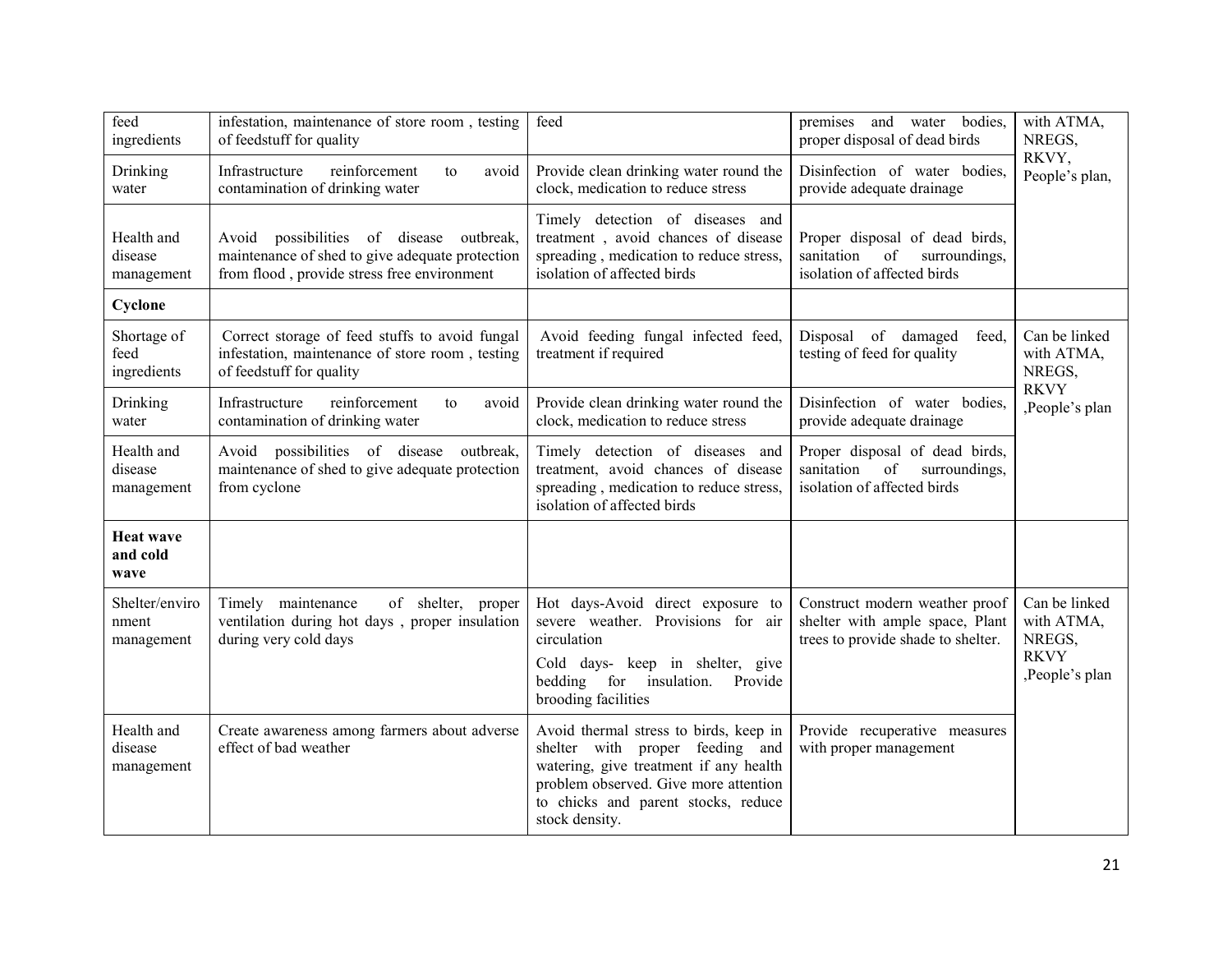#### 2.5.3 Fisheries/ Aquaculture

|                                                                         | <b>Suggested contingency measures</b>                                                                    |                                                                                                                |                                                                                                                                     |
|-------------------------------------------------------------------------|----------------------------------------------------------------------------------------------------------|----------------------------------------------------------------------------------------------------------------|-------------------------------------------------------------------------------------------------------------------------------------|
|                                                                         | <b>Before the event</b>                                                                                  | During the event                                                                                               | After the event                                                                                                                     |
| 1) Drought                                                              |                                                                                                          |                                                                                                                |                                                                                                                                     |
| A. Capture                                                              |                                                                                                          |                                                                                                                |                                                                                                                                     |
| Marine                                                                  | Insuring the fishers<br>Shall be provided with life saving<br>equipments and provide weather<br>forecast | Facility of patrol boats/ sea rescue.<br>Support of coast guard shall be<br>solicited. Opening of control room | Rehabilitation package<br>Damaged boats / gears to be repaired/<br>replaced                                                         |
| Inland                                                                  |                                                                                                          |                                                                                                                |                                                                                                                                     |
| (i) Shallow water depth<br>due to<br>insufficient rains/inflow          | Fixing of display boards indicating<br>navigation routes<br>Bottom dredging of navigation routes         | Arrange rescue facilities Opening<br>of control room                                                           | Rehabilitation measures<br>Livelihood support to the affected                                                                       |
| (ii) Changes in water quality                                           | Continued water quality monitoring                                                                       | Amelioration measures by expert<br>team                                                                        | Rehabilitation<br>and<br>measures<br>continued vigilance against pollution                                                          |
| <b>B.</b> Aquaculture                                                   |                                                                                                          |                                                                                                                |                                                                                                                                     |
| (i) Shallow water in ponds due to<br>insufficient rains/inflow          | Develop varieties tolerant to low<br>water table and warm shallow water<br>conditions                    | Oxygen supply will be affected. so<br>water filling arrangements and<br>aeration facilities                    | Development of deeper ponds, by<br>annual desilting and prevention of<br>water loss.                                                |
| (ii) Impact of salt load build up in<br>ponds / change in water quality | Seepage proofing and Storage of<br>sufficient water to safeguard form<br>salinity ingression.            | Emergency harvest                                                                                              | Flushing with freshwater.<br>Fixing of<br>bore well                                                                                 |
| 2) Floods                                                               |                                                                                                          |                                                                                                                |                                                                                                                                     |
| A. Capture                                                              |                                                                                                          |                                                                                                                |                                                                                                                                     |
| Marine                                                                  | NA                                                                                                       | <b>NA</b>                                                                                                      | NA                                                                                                                                  |
| Inland                                                                  | Fore warning of calamities                                                                               | Livelihood support .Opening of<br>relief camps                                                                 | Rehabilitation stocking in open waters<br>affected by fish loss .Ranching of<br>commercially important seeds to<br>recoup fisheries |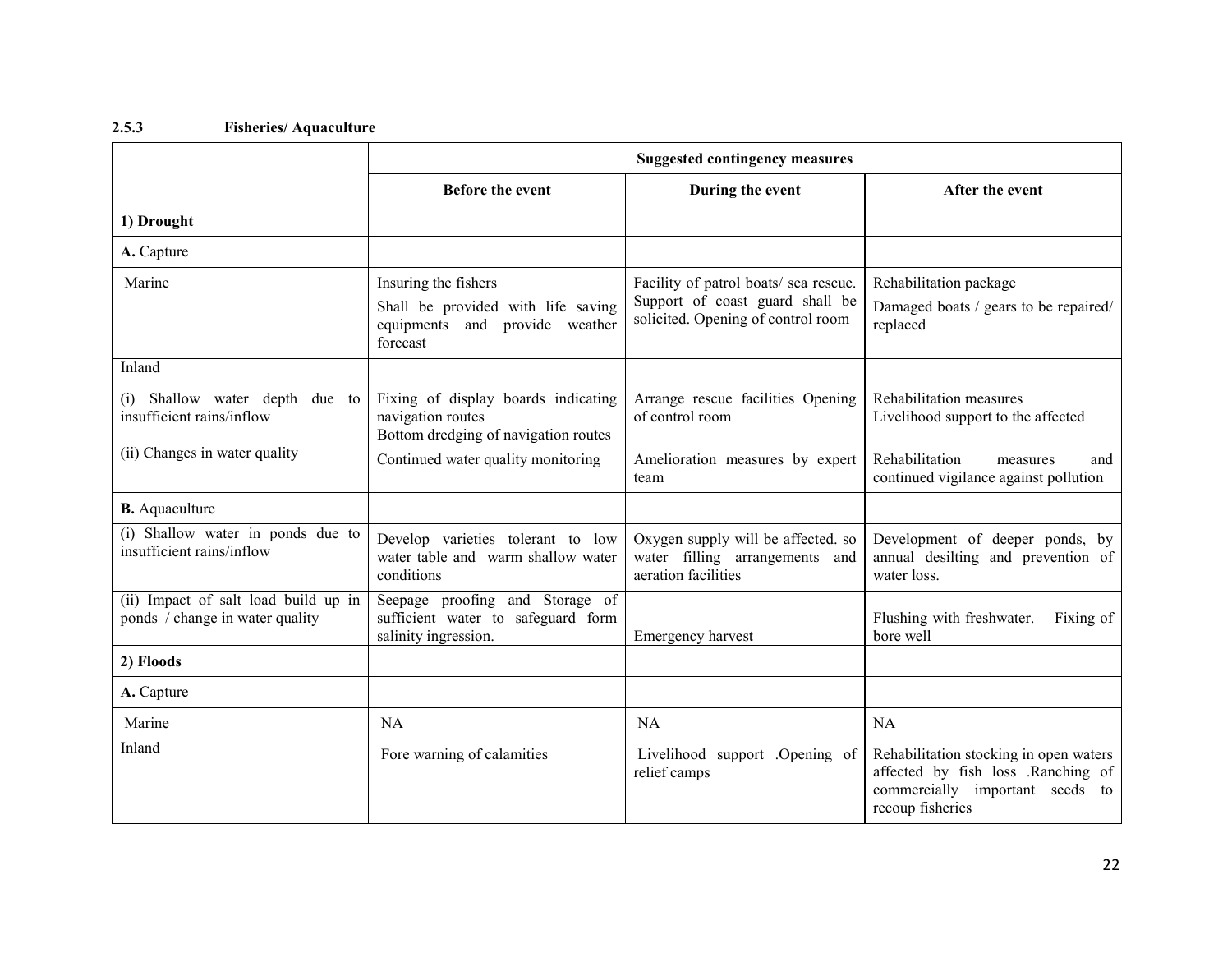| (i) Average compensation paid due to<br>loss of human life |                                                                                                                     | Rs. 2 .00 Lakhs                                                                                                                                                       |                                                                                                                                                                                                                                                   |
|------------------------------------------------------------|---------------------------------------------------------------------------------------------------------------------|-----------------------------------------------------------------------------------------------------------------------------------------------------------------------|---------------------------------------------------------------------------------------------------------------------------------------------------------------------------------------------------------------------------------------------------|
| (ii) No. of boats / nets/damaged                           |                                                                                                                     |                                                                                                                                                                       |                                                                                                                                                                                                                                                   |
| (iii) No.of houses damaged                                 |                                                                                                                     |                                                                                                                                                                       |                                                                                                                                                                                                                                                   |
| (iv) Loss of stock                                         |                                                                                                                     |                                                                                                                                                                       |                                                                                                                                                                                                                                                   |
| (v) Changes in water quality                               |                                                                                                                     | Water pH decline, Increase in<br>organic<br>matter<br>content<br>and<br>sediment load                                                                                 | Algal blooms and fish kill possible<br>due to blooming of algae. To counter<br>this vigilant monitoring of water<br>quality needed.                                                                                                               |
| (vi) Health and diseases                                   |                                                                                                                     | EUS disease outbreak possible<br>with lowering of temperature                                                                                                         | EUS disease outbreak possible with<br>$% \left( \left( \mathcal{A},\mathcal{A}\right) \right) =\left( \mathcal{A},\mathcal{A}\right)$ of<br>lowering<br>temperature<br>and<br>fish<br>consequent<br>kill<br>and<br>unemployment and fisher folks. |
| <b>B.</b> Aquaculture                                      |                                                                                                                     |                                                                                                                                                                       |                                                                                                                                                                                                                                                   |
| (i) Inundation with flood water                            | Raising of pond dykes above flood<br>mark. Provision of protective fencing<br>to protect fish loss. Insurance cover | Rapid action to protect the stock<br>against breach of dykes and<br>protective maintenance of the outer<br>bund.                                                      | Assessment of loss and compensation<br>measures against loss. Supply of seed<br>for fresh crop.                                                                                                                                                   |
| (ii) Water continuation and changes in<br>water quality    |                                                                                                                     | pH decline Productivity decline-<br>primary productivity of water<br>body. Fish growth affe4cted                                                                      | Algal blooming and fish kill.                                                                                                                                                                                                                     |
| (iii) Health and diseases                                  |                                                                                                                     | EUS disease outbreak possible<br>with lowering of temperature.<br>Fungal, bacterial and protozoan<br>disese outbreak                                                  | Fish kill to be compensation and pond<br>treatment against agents of disease                                                                                                                                                                      |
| (iv) Loss of stock and inputs (feed,<br>chemicals etc)     | Insurance cover to be ensured                                                                                       | Loss of valuable germplasm<br>Brood stock possible. Stored Feed<br>can lose its quality, afflotoxin<br>problem. Loss of feed/ chemicals<br>in storage system possible | Compensation for loss. Livelihood<br>Support to the affected. Support by<br>providing critical inputs seed/ feed<br>for fresh crop                                                                                                                |
| (v) Infrastructure damage (pumps,<br>aerators, huts etc)   | Insurance cover.                                                                                                    | Craft, gears, pumps. Aerators etc<br>can become damaged                                                                                                               | Compensation. Repair and<br>replacement of machinery and craft<br>and gears                                                                                                                                                                       |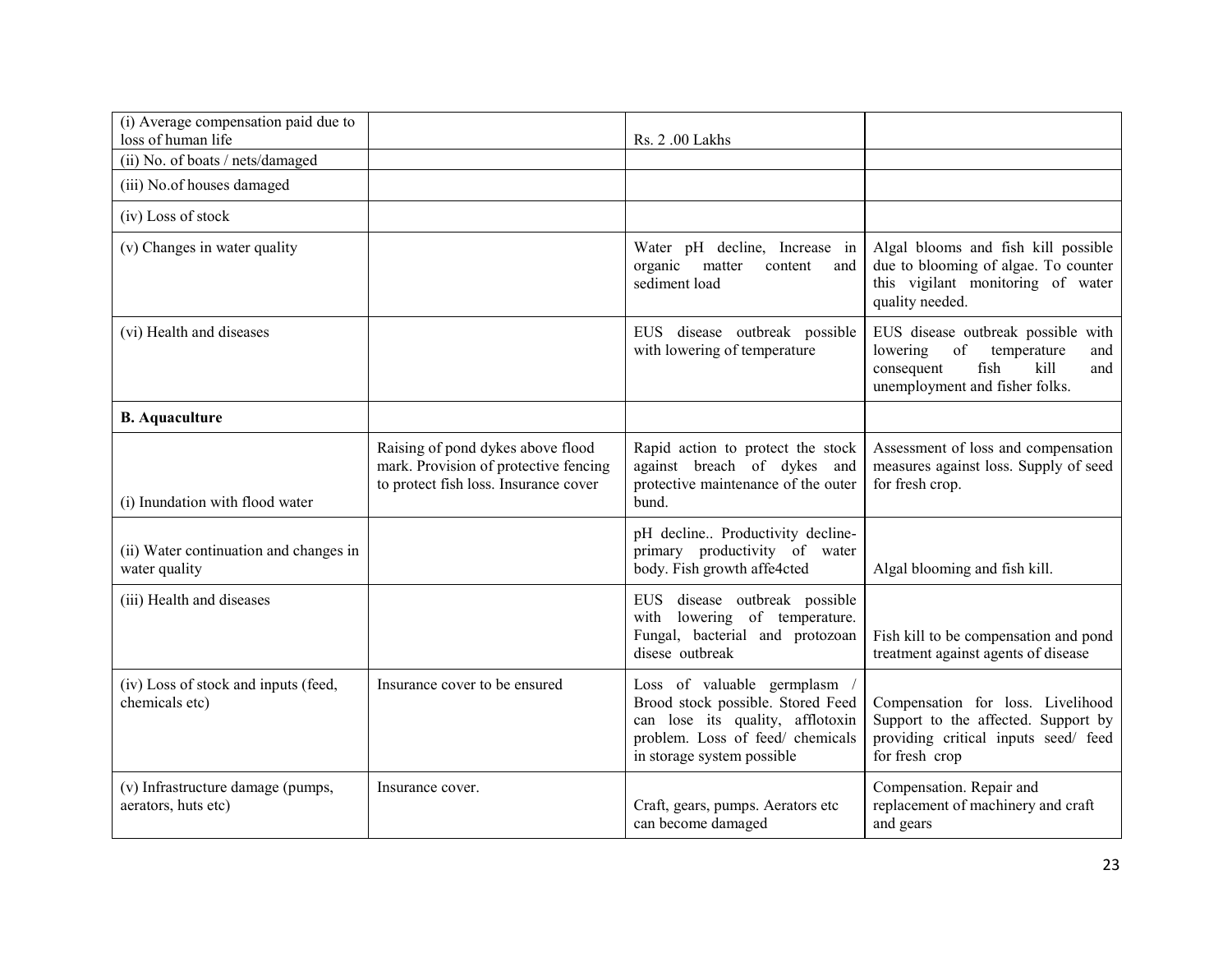| 3. Cyclone / Tsunami                                                  |                                                                                                                                                                                                        |                                                                                                                                                    |                                                                                                                                  |
|-----------------------------------------------------------------------|--------------------------------------------------------------------------------------------------------------------------------------------------------------------------------------------------------|----------------------------------------------------------------------------------------------------------------------------------------------------|----------------------------------------------------------------------------------------------------------------------------------|
| A. Capture                                                            |                                                                                                                                                                                                        |                                                                                                                                                    |                                                                                                                                  |
| Marine                                                                | Protecting shoreline by afforestation<br>by forming a mangrove belt<br>Strict enforcement of CRZ regulation<br>Construction of tsunami resistant<br>housing and dwelling places.<br>Forewarning system | Speedy rescue Operation to save<br>the affected. Provision for shelter<br>to the affected. . Rapid health care<br>Drinking water can become saline | Assessment of loss and compensation.<br>Rehabilitation housing, Livelihood<br>support, Action to prevent epidemic<br>outbreak    |
| (i) Average compensation paid due to<br>loss of fishermen lives       |                                                                                                                                                                                                        | Rs 5 lakh / person                                                                                                                                 |                                                                                                                                  |
| (ii) Avg. no. of boats / nets/damaged                                 |                                                                                                                                                                                                        |                                                                                                                                                    |                                                                                                                                  |
| (iii) Avg. no. of houses damaged                                      |                                                                                                                                                                                                        |                                                                                                                                                    |                                                                                                                                  |
| Inland                                                                |                                                                                                                                                                                                        |                                                                                                                                                    |                                                                                                                                  |
| B. Aquaculture                                                        |                                                                                                                                                                                                        |                                                                                                                                                    |                                                                                                                                  |
| $(i)$ Overflow / flooding of ponds                                    |                                                                                                                                                                                                        | of pond systems<br>Salination<br>affe4cting freshwater fish stock<br>and fish kill                                                                 | Assessment of loss and compensation.<br>Loss of fish stock to be compensated<br>by seed supply and support for<br>building stock |
| (ii) Changes in water quality (fresh<br>water / brackish water ratio) |                                                                                                                                                                                                        |                                                                                                                                                    |                                                                                                                                  |
| (iii) Health and diseases                                             |                                                                                                                                                                                                        |                                                                                                                                                    |                                                                                                                                  |
| (iv) Loss of stock and inputs (feed,<br>chemicals etc)                |                                                                                                                                                                                                        |                                                                                                                                                    |                                                                                                                                  |
| (v) Infrastructure damage (pumps,<br>aerators, shelters/huts etc)     |                                                                                                                                                                                                        |                                                                                                                                                    |                                                                                                                                  |
| 4. Heat wave and cold wave                                            |                                                                                                                                                                                                        |                                                                                                                                                    |                                                                                                                                  |
| A. Capture                                                            |                                                                                                                                                                                                        | Fish availability will be affected<br>fish shoal can move to deeper<br>waters. Tropical fish close to their                                        | Rehabilitation of the coastal fishers.<br>Alternate livelihood enterprises.                                                      |